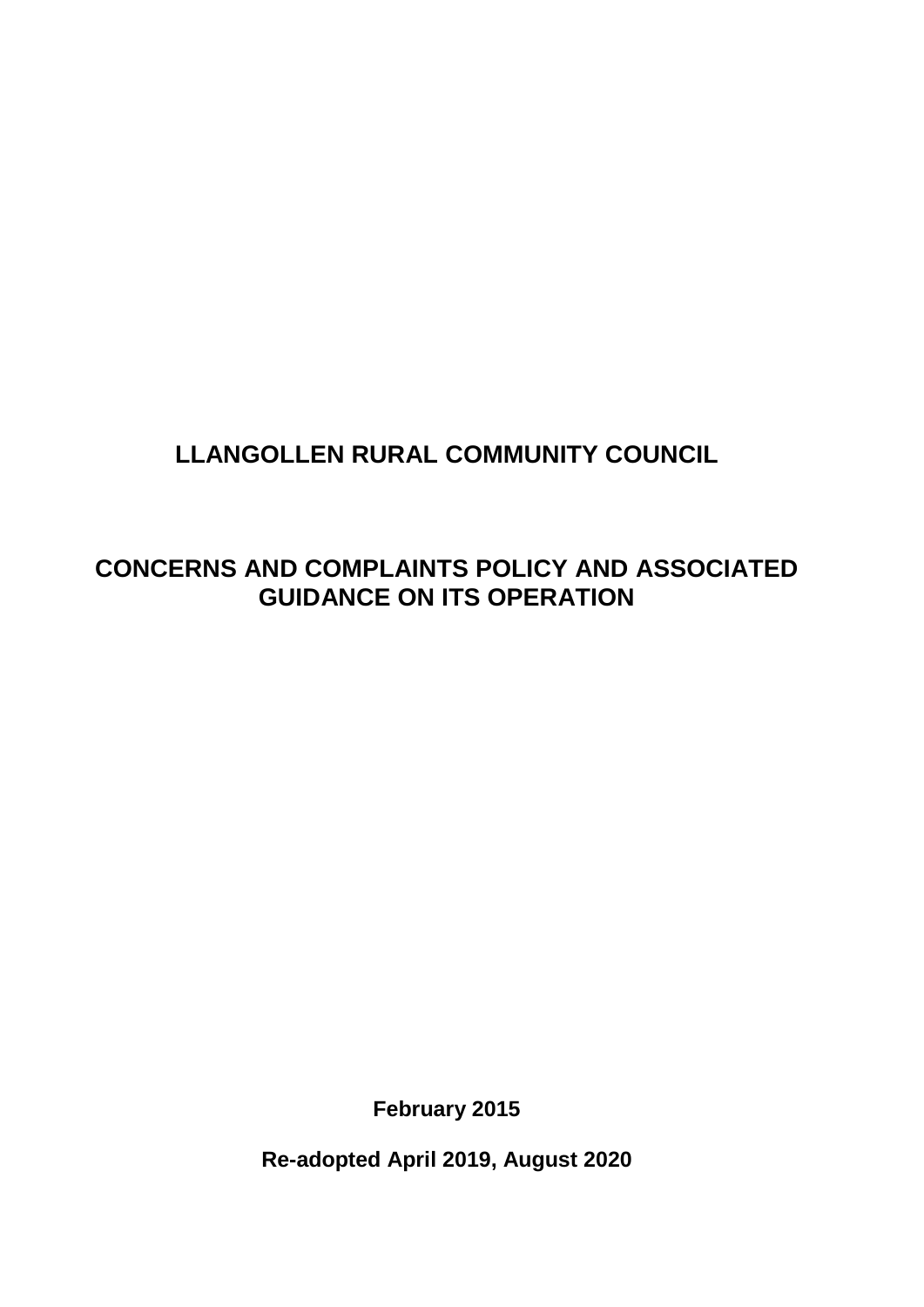# **Preface**

This document consists of two separate elements:

The first is the element to be issued to members of the public.

The second element is guidance to which the Community Council should have regard when developing arrangements for the delivery of the concerns and complaints handling service within the Council.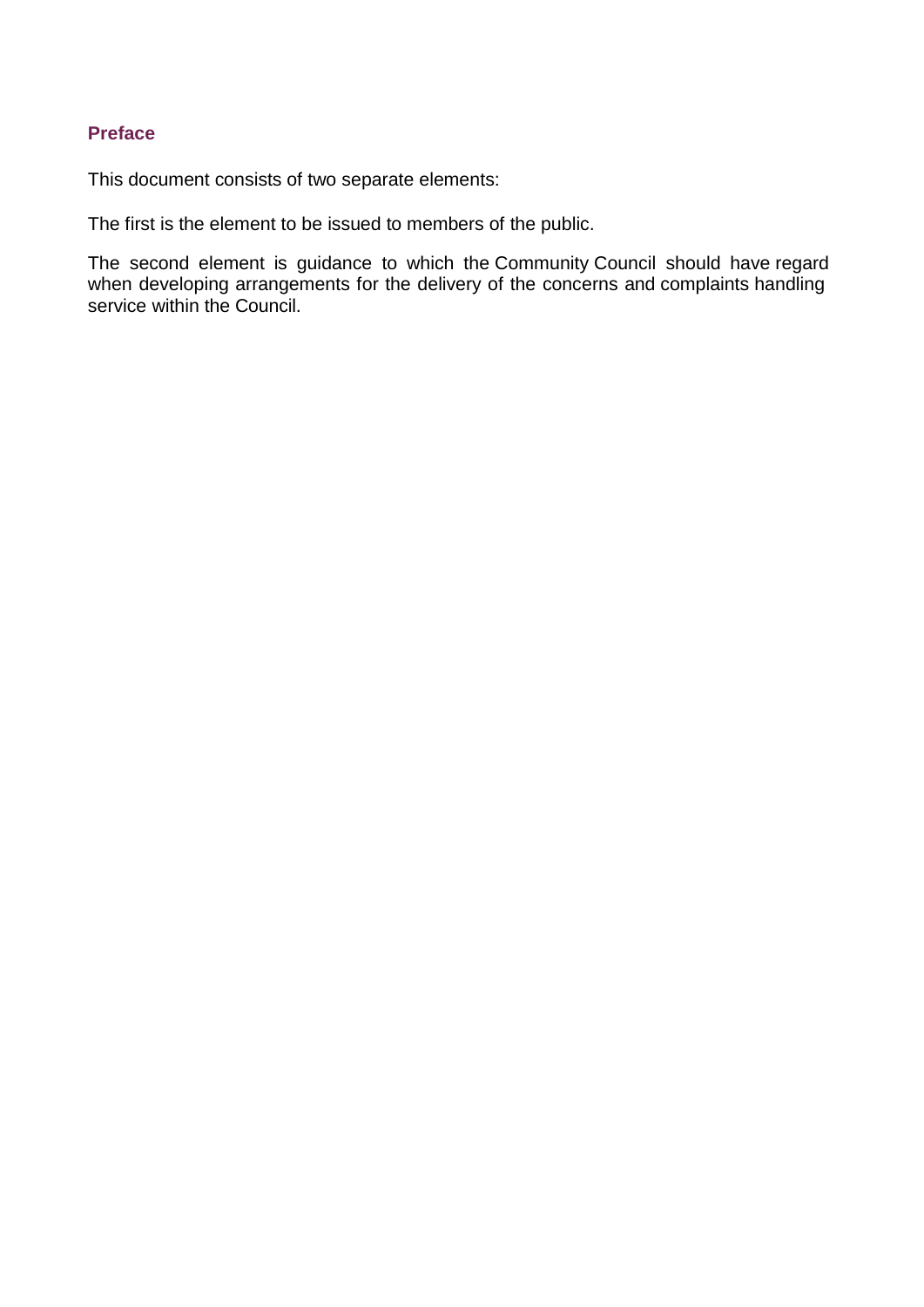Llangollen Rural Community Council is committed to dealing effectively with any concerns or complaints you may have about our service. We aim to clarify any issues about which you are not sure. If possible, we'll put right any mistakes we may have made. We will provide any service you're entitled to which we have failed to deliver. If we have got something wrong, we'll apologise and where possible we'll try to put things right. We also aim to learn from our mistakes and use the information we gain to improve our services.

#### **When to use this policy**

When you express your concerns or complain to us, we will usually respond in the way we explain below. However, sometimes you may have a statutory right of appeal so, rather than investigate your concern; we will explain to you how you can appeal. Sometimes, you might be concerned about matters that are not decided by us (e.g. decision on a planning application taken by the local planning authority) and we will then advise you about how to make your concerns known.

Also, this policy does not apply if the matter relates to a Freedom of Information or Data Protection issue. In this circumstance, you should contact:-

Information Commissioner's Office, Wales Office:-

Information Commissioner's Office – Wales 2nd Floor, Churchill House Churchill Way **Cardiff** CF10 2HH

Telephone: 029 2067 8400 Fax: 029 2067 8399 Email: [wales@ico.org.uk](mailto:wales@ico.org.uk)

#### **Have you asked us yet?**

If you are approaching us for first time for a service that we provide then this policy doesn't apply. You should first give us a chance to respond to your request. If you make a request for a service and then are not happy with our response, you will be able to make your concern known as we describe below.

#### **Informal resolution**

If possible, we believe it's best to deal with things straight away rather than try to sort them out later. If you have a concern, raise it with the person you're dealing with. He or she will try to resolve it for you there and then. If there are any lessons to learn from addressing your concern then the member of staff will draw them to our attention. If the member of staff can't help, they will explain why and you can then ask for a formal investigation. The member of staff dealing with you will normally be the Clerk to the Council.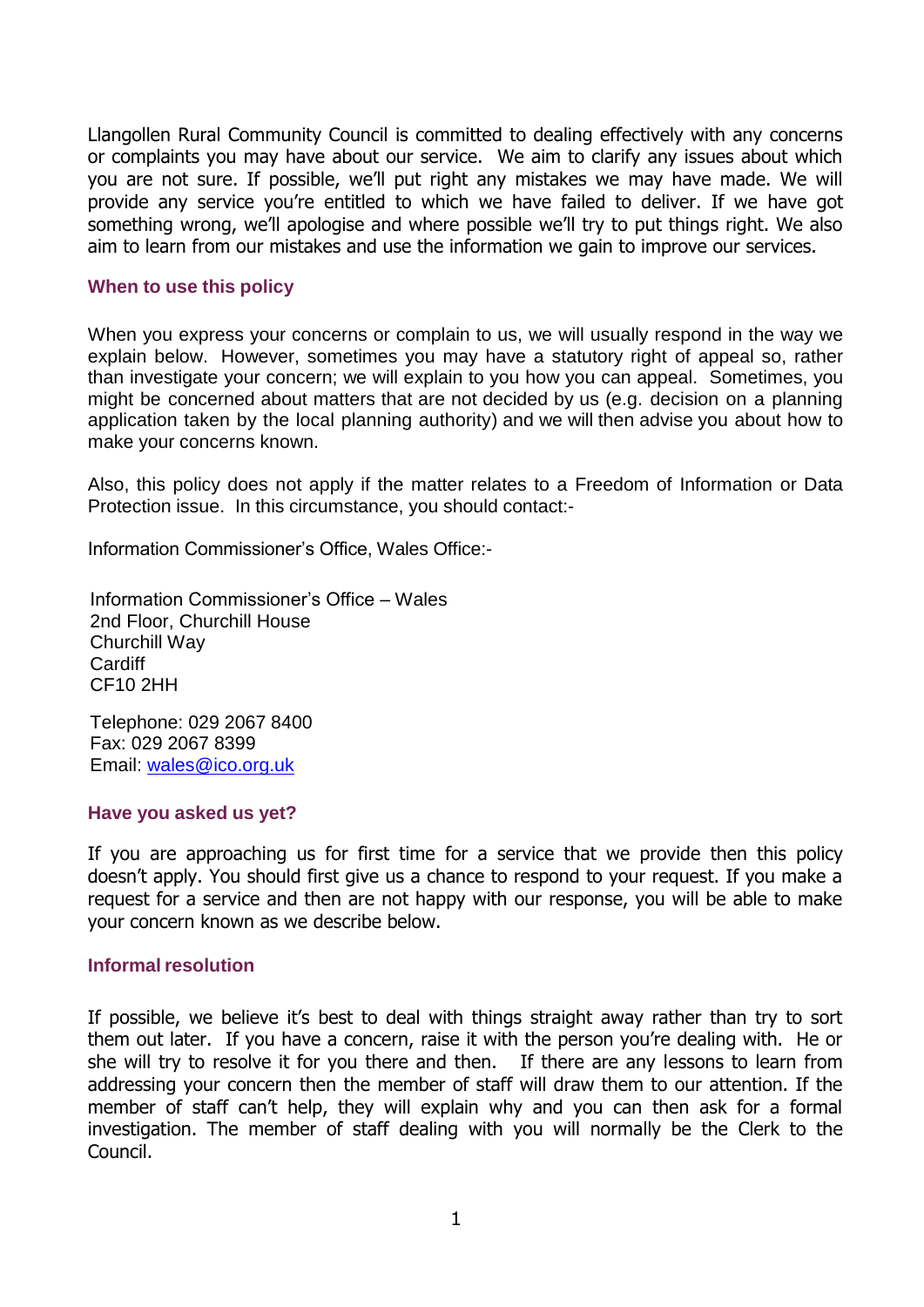### **How to express concern or complain formally**

You can express your concern in any of the ways below:-

a) You can ask for a copy of our form from the person with whom you are already in contact. Tell them that you want us to deal with your concern formally.

b) You can telephone the Clerk to provide details of your complaint orally. (Tel: 07950 813858)

- c) You can use the form on our website at www.llangollen-ruralcc.co.uk
- d) You can e-mail us at clerk.llangollenrural@gmail.com
- e) You can write a letter to us at the following address:-

Andrea Evans, 59 Haytor Road, Wrexham LL11 2PU

We aim to have concern and complaint forms available at all of our service outlets and also at appropriate locations in the community (Libraries and GP Surgeries).

Copies of this policy and the complaint form can be made available in large print if required. If you require assistance in completing the form you should contact the Clerk to the Council, Andrea Evans (contact details above).

### **Dealing with your concern**

We will formally acknowledge your concern normally 5 working days. We will ask you to tell us how you would like us to communicate with you and establish whether you have any particular requirements – for example, if you have a disability.

We will deal with your concern in an open and honest way.

We will make sure that your dealings with us in the future do not suffer just because you have expressed a concern or made a complaint.

Normally, we will only be able to look at your concerns if you tell us about them within six months but you may extend this should you need to consider complaints beyond this. This is because it's better to look into your concerns while the issues are still fresh in everyone's mind.

We may exceptionally be able to look at concerns which are brought to our attention later than this. However, you will have to give us strong reasons why you have not been able to bring it to our attention earlier and we will need to have sufficient information about the issue to allow us to consider it properly. (In any event, regardless of the circumstances, we will not consider any concerns about matters that took place more than three years ago.).

If you're expressing a concern on behalf of somebody else, we'll need their agreement to you acting on their behalf.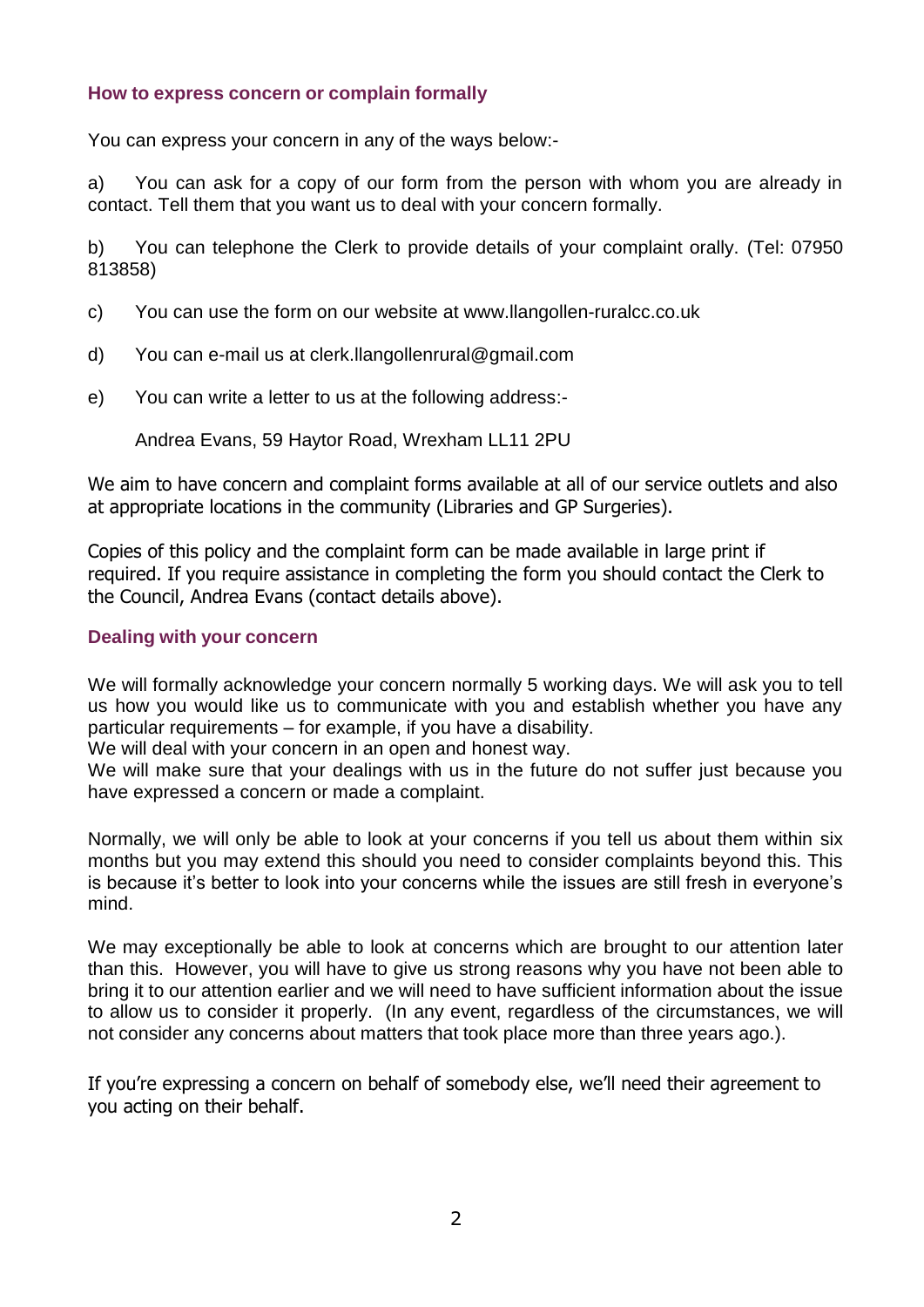## **What if there is more than one body involved?**

If your complaint covers more than one body (e.g. County Borough Council, Welsh Water) we will usually work with them to decide who should take a lead in dealing with your concerns.

If the complaint is about a body working on our behalf (e.g. repair or grounds contractors) you may wish to raise the matter informally with them first. However, if you want to express your concern or complaint formally, we will look into this ourselves and respond to you.

#### **Investigation**

We will tell you who we have asked to look into your concern or complaint. If your concern is straightforward, we'll usually ask somebody from the Council to look into it and get back to you. If it is more serious, we may use someone from elsewhere in the (e.g. a Sub-Committee of the Council) or in certain cases we may appoint an independent investigator.

We will set out to you our understanding of your concerns and ask you to confirm that we've got it right. We'll also ask you to tell us what outcome you're hoping for. The person looking at your complaint will usually need to see the files we hold relevant to your complaint. If you don't want this to happen, it's important that you tell us.

If there is a simple solution to your problem, we may ask you if you're happy to accept this. For example, where you asked for a service and we see straight away that you should have had it; we will offer to provide the service rather than investigate and produce a report.

We will aim to resolve concerns as quickly as possible and expect to deal with the vast majority within 20 working days. If your complaint is more complex, we will:

- let you know within this time why we think it may take longer to investigate
- tell you how long we expect it to take.
- let you know where we have reached with the investigation, and
- give you regular updates, including telling you whether any developments might change our original estimate.

The person who is investigating your concerns will aim first to establish the facts. The extent of this investigation will depend on how complex and how serious the issues you have raised are. In complex cases, we will draw up an investigation plan.

In some instances, we may ask to meet you to discuss your concerns. Occasionally, we might suggest mediation or another method to try to resolve disputes.

We'll look at relevant evidence. This could include files, notes of conversations, letters, emails or whatever may be relevant to your particular concern. If necessary, we'll talk to the staff or others involved and look at our policies and any legal entitlement and guidance.

#### **Outcome**

If we formally investigate your complaint, we will let you know what we have found in keeping with your preferred form of communication. This could be by letter or e-mail, for example. If necessary, we will produce a longer report. We'll explain how and why we came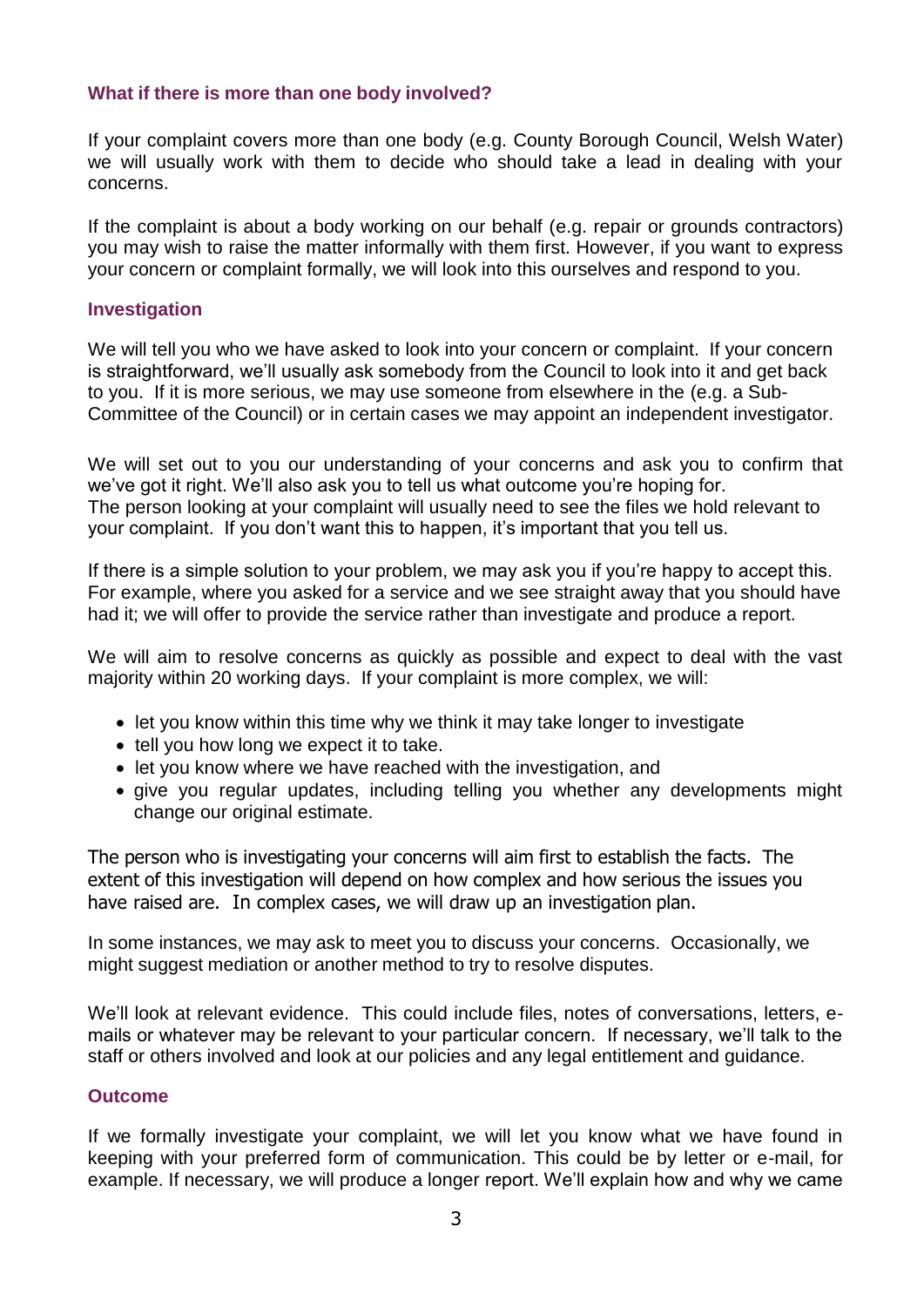to our conclusions.

If we find that we got it wrong, we'll tell you what and why it happened. We'll show how the mistake affected you.

If we find there is a fault in our systems or the way we do things, we'll tell you what it is and how we plan to change things to stop it happening again.

If we got it wrong, we will always apologise.

## **Putting Things Right**

If we didn't provide a service you should have had, we'll aim to provide it now if that's possible. If we didn't do something well, we'll aim to put it right. If you have lost out as a result of a mistake on our part we'll try to put you back in the position you would have been in if we'd got it right.

If you had to pay for a service yourself, when you should have had one from us, we will usually aim to make good what you have lost.

#### **Ombudsman**

If we do not succeed in resolving your complaint, you may complain to the Public Services Ombudsman for Wales. The Ombudsman is independent of all government bodies and can look into your complaint if you believe that you personally, or the person on whose behalf you are complaining:

- have been treated unfairly or received a bad service through some failure on the part of the Council
- have been disadvantaged personally by a service failure or have been treated unfairly.

The Ombudsman expects you to bring your concerns to our attention first and to give us a chance to put things right. You can contact the Ombudsman by:

| $\Box$ phone:       | 0845 601 0987                              |
|---------------------|--------------------------------------------|
| $\sqsubset$ e-mail: | ask@ombudsman-wales.org.uk                 |
| $\Box$ the website: | www.ombudsman-wales.org.uk                 |
| $\Box$ writing to:  | <b>Public Services Ombudsman for Wales</b> |

1 Ffordd yr Hen Gae, Pencoed CF35 5LJ

There are also other organisations that consider complaints. For example, the Welsh Language Board about services in Welsh. We can advise you about such organisations.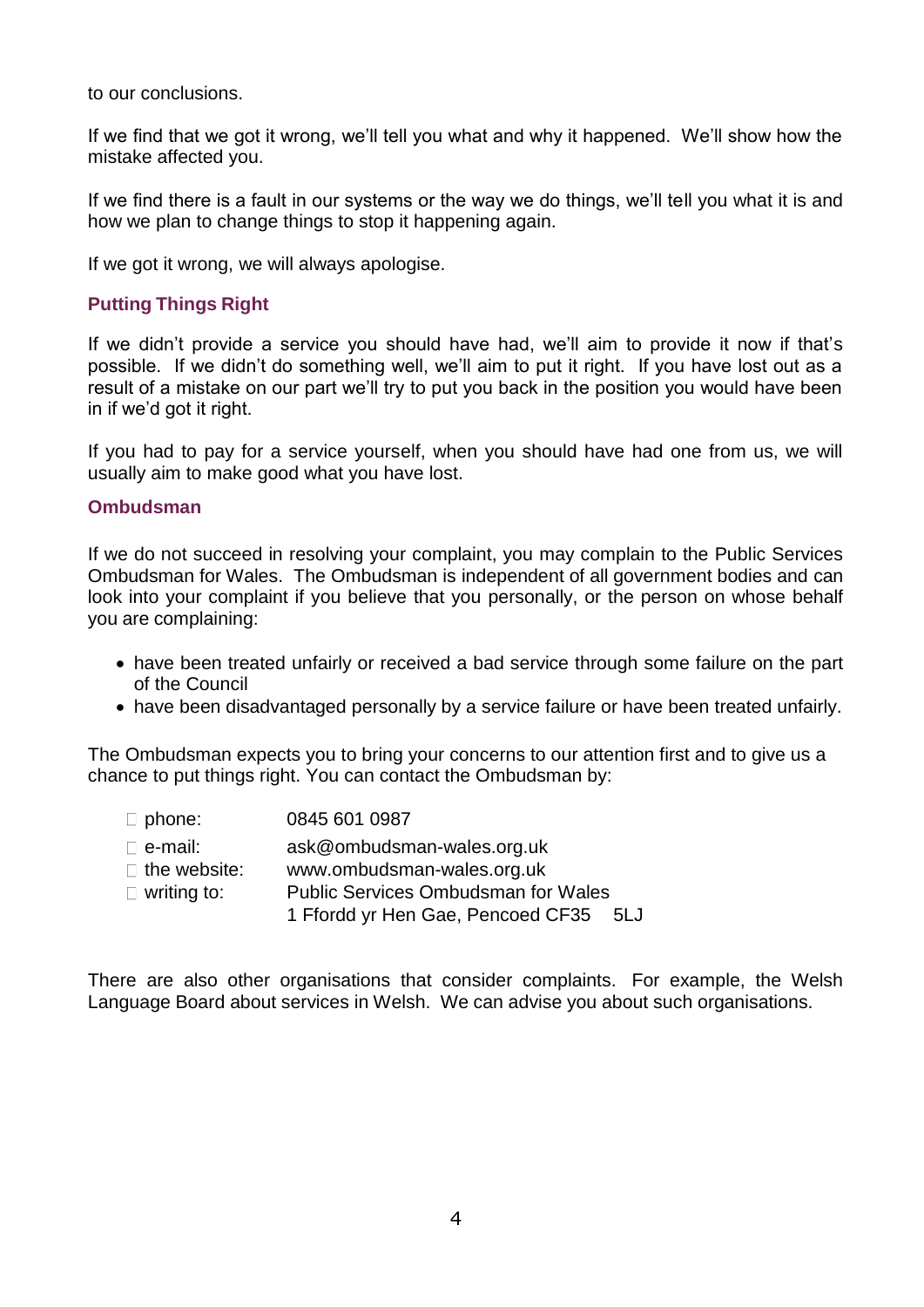#### **Learning lessons**

We take your concerns and complaints seriously and try to learn from any mistakes we've made. The Council considers a summary of all complaints annually as well as details of any serious complaints. The Council also considers our response to complaints at least on an annual basis.

Where there is a need for change, we will develop an action plan setting out what we will do, who will do it and when we plan to do it by. We will let you know when changes we've promised have been made.

#### **What if I need help?**

Our staff will aim to help you make your concerns known to us. If you need extra assistance, we will try to put you in touch with someone who can help. You may wish to contact(e.g. Age Concern, Citizens Advice Bureau) whomay be able to assist you.

You can also use this concerns and complaints policy if you are someone under the age of 18. If you need help, you can speak to someone on the Meic Helpline (phone 080880 23456, www.meiccymru.org) or contact the Children's Commissioner for Wales. Contact details are:

01792 765600 (South Wales) 01492 523333 (North Wales) [post@childcomwales.org.uk](mailto:post@childcomwales.org.uk) [www.childcom.org.uk](http://www.childcom.org.uk/)

South Wales Office: Oystermouth House Phoenix Way Llansamlet Swansea SA7 9FS

North Wales Office: Penrhos Manor Oak Drive Colwyn Bay Conwy LL29 7YW

#### **What we expect from you**

In times of trouble or distress, some people may act out of character. There may have been upsetting or distressing circumstances leading up to a concern or a complaint. We do not view behaviour as unacceptable just because someone is forceful or determined.

We believe that all complainants have the right to be heard, understood and respected. However, we also consider that our staff have the same rights. We, therefore, expect you to be polite and courteous in your dealings with us. We will not tolerate aggressive or abusive behaviour, unreasonable demands or unreasonable persistence. We have a separate policy to manage situations where we find that someone's actions are unacceptable.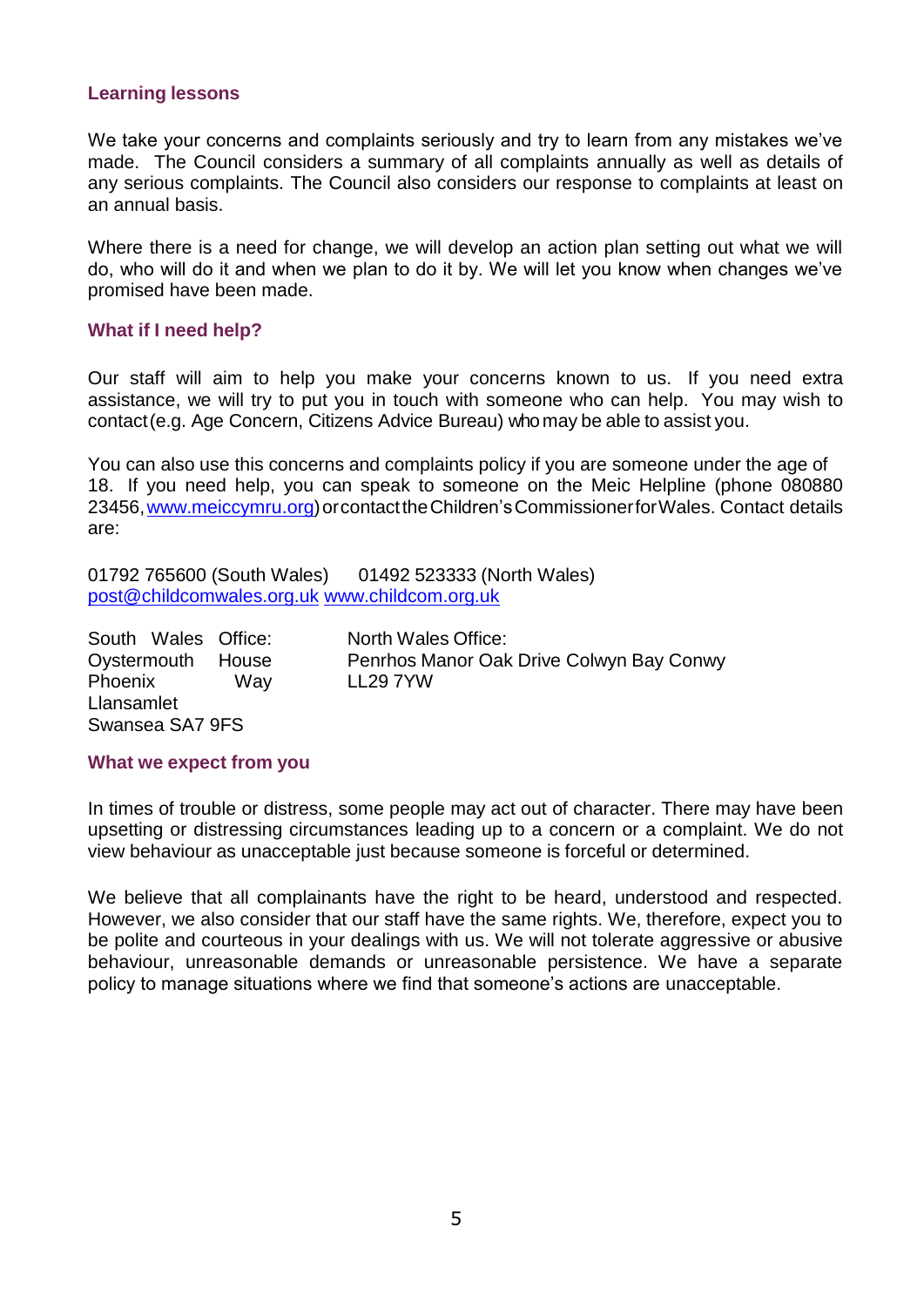## Appendix A

## **Model Concern/Complaint form**

## **A: Your details**

| <b>Surname</b>                  | Forename(s): | <b>Title: Mr/Mrs/Miss/Ms/if</b><br>other please state: |
|---------------------------------|--------------|--------------------------------------------------------|
| Address and postcode:           |              |                                                        |
| Your e-mail address:            |              |                                                        |
| Daytime contact phone<br>number |              |                                                        |
| Mobile number:                  |              |                                                        |

Please state by which of the above methods you would prefer us to contact you

Your requirements: if our usual way of dealing with complaints makes it difficult for you to use our service, for example if English or Welsh is not your first language or you need to engage with us in a particular way, please tell us so that we can discuss how we might help you.

The person who experienced the problem should normally fill in this form. If you are filling this in on behalf of someone else, please fill in section B. Please note that before taking forward the complaint we will need to satisfy ourselves that you have the authority to act on behalf of the person concerned.

### **B: Making a complaint on behalf of someone else: Their details**

| Their name in full:                                |  |
|----------------------------------------------------|--|
| Address and postcode:                              |  |
| What is your relationship to them?                 |  |
| Why are you making a complaint on<br>their behalf? |  |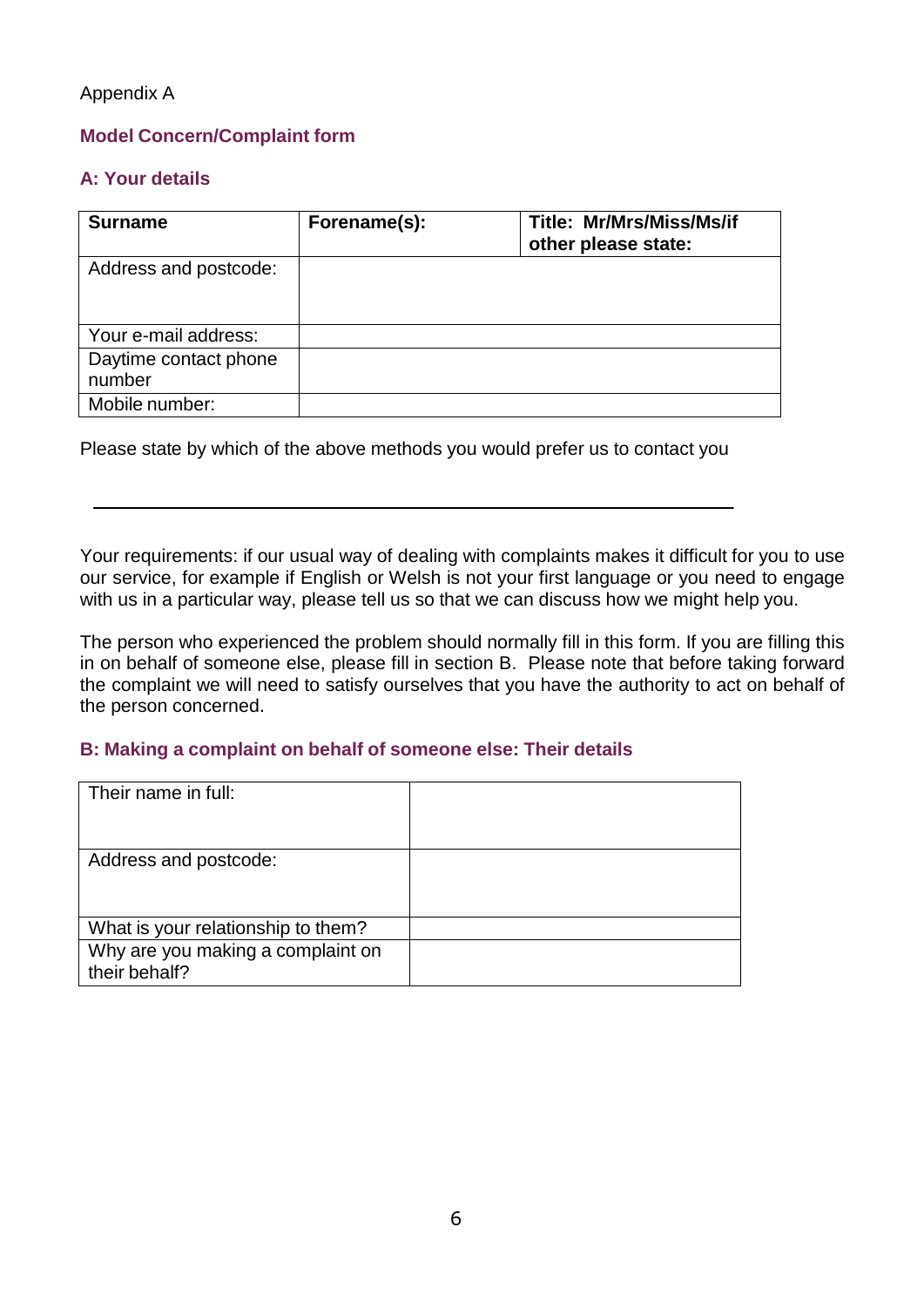## **C: About your concern/complaint (Please continue your answers to the following questions on a separate sheet(s) if necessary)**

Name of the service you are complaining about:

What do you the Council did wrong, or failed to do?

Describe how you personally have suffered or have been affected.

What do you think should be done to put things right?

When did you first become aware of the problem?

Have you already put your concern to the Clerk to the Council? If so, please give brief details of how and when you did so.

If it is more than 6 months since you became first aware of the problem, please give the reason why you have not complained before now.

If you have any documents to support your concern/complaint, please attach them with this form.

Signature: Date:

When you have completed this form, please send it to:

Andrea Evans, 59 Haytor Road, Wrexham, LL11 2PU. (clerk.llangollenrural@gmail.com).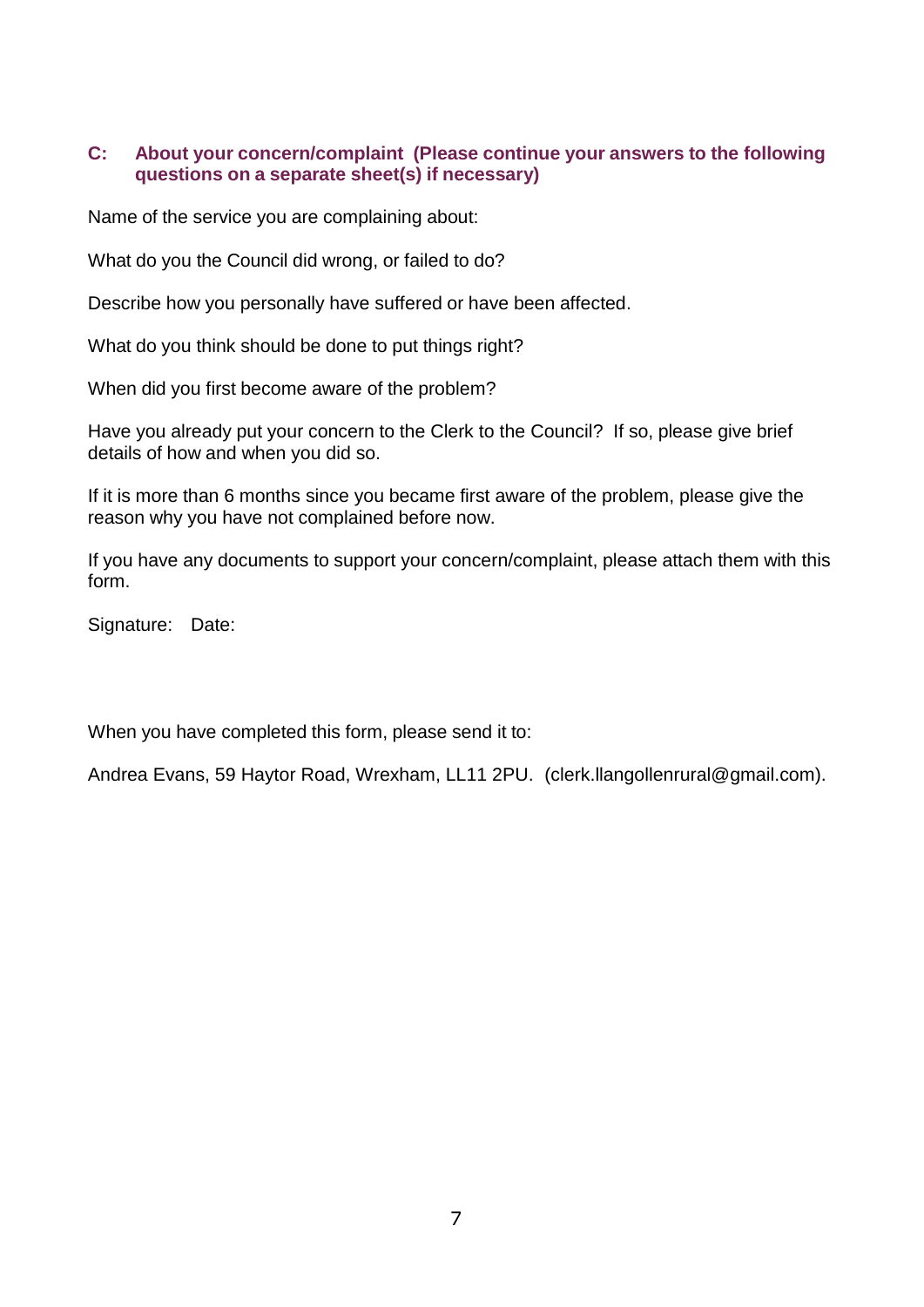# **Guidance to Llangollen Rural Community Council on the operation of the policy**

Redress: appropriate redress can take many forms; this includes an explanation and an apology, remedial action, on occasion financial compensation, or a combination of these. Redress should seek to put the complainant back in the position they would have been in if nothing had gone wrong. Where this is not possible – as will often be the case – the remedy should fairly reflect the harm the complainant has suffered

The Council will need to ensure that the complaints policy is fully compatible with its Welsh Language Schemes and the requirements of the Welsh Language Act 1993. Complainants should not be disadvantaged where they complain through the medium of Welsh. Section 2 - Definition and Principles

### **What is a Complaint?**

#### A complaint is:

an expression of dissatisfaction or concern either written or spoken or made by any other communication method made by one or more members of the public ('member of the public' is defined as anyone in receipt of a service by the public service provider in question or, indeed, denied a service to which they are entitled – this can be an individual or a group of people. A 'properly made' decision is one where the relevant laws, policies and procedures have been correctly

followed in arriving at a decision)

about a public service provider's action or lack of action

or about the standard of service provided which requires a response whether about the Council itself, a person acting on its behalf, or a public service provider partnership.

A complaint is not:

an initial request for a service, such as reporting a building issue

an appeal against a "properly made" decision by a public body

a means to seek change to legislation or a "properly made" policy decision a means for lobbying groups/organisations to seek to promote a cause.

### **Principles for dealing with complaints**

When someone complains they inevitably have an issue about a service which has been received or not received. Complaints need to be handled in such a way that the complainant is the focus and not the process itself. It is within this context that the following principles should be applied.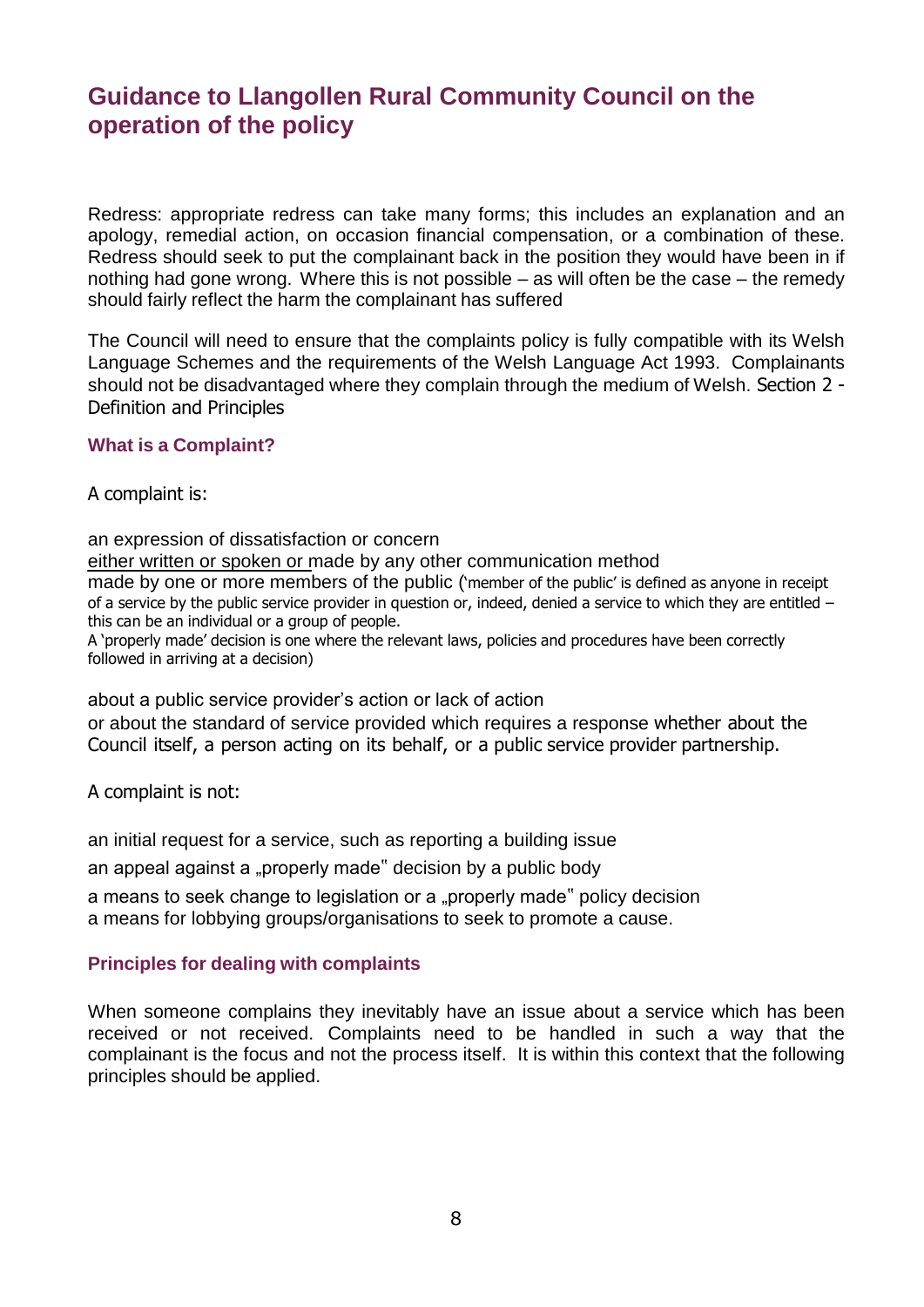# **Accessible and Simple**

Well publicised.

Easy to find, understand and use – both for public and staff.

Simple and clear instructions for the public about how to make a complaint.

Has flexibility to meet the different needs of different people, ensuring that those who face challenges in access are not excluded.

Provides information on advocacy and support services.

The stages in the complaint handling process are kept to a minimum.

## **Fair and Impartial**

Concerns are dealt with in an open-minded and impartial way.

Complainants are assured that making a complaint will not adversely affect their future dealings and contacts with the body concerned.

Ensures that complainants get a full response and that decisions are proportionate, appropriate and are fair.

The staff complained about are treated as fairly as complainants

# **Timely, Effective and Consistent**

Within the parameters of what is appropriate and possible, frontline staff themselves should seek to resolve complaints

 $n$  Investigate Once, Investigate Well" – when a complaint requires formal investigation, this should be done thoroughly to establish the facts of the case.

Dealt with as quickly as possible. It should normally take no longer than

20 working days from receipt at the Formal Stage to resolution. If a complaint is more complex, complainants should be told why it may take longer to investigate and how long it is expected to take. Complainants and staff involved should be kept informed of progress throughout.

Consistent so that people in similar circumstances are treated in similar ways.

Concerns involving more than one public service provider are dealt with in such a way that the complainant's experience is of one system.

### **Accountable**

Provides honest, evidence-based explanations and gives reasons for decisions.

Information is provided in a clear and open way.

When concerns are found to be justified, as appropriate, public bodies:

acknowledge mistakes

apologise in a meaningful way

puts matters right

provide prompt, appropriate and proportionate redress.

Follow up to ensure any decisions are properly and promptly implemented.

Where appropriate, the complainant is told about the lessons learnt and changes made to the service, guidance or policy.

Ensures that complainants are informed of their right to complain to the Public Services Ombudsman for Wales (or of other appropriate routes open to them, for example, Welsh Language Board in respect of complaints about compliance with Welsh Language Schemes, Equality and Human Rights Commission).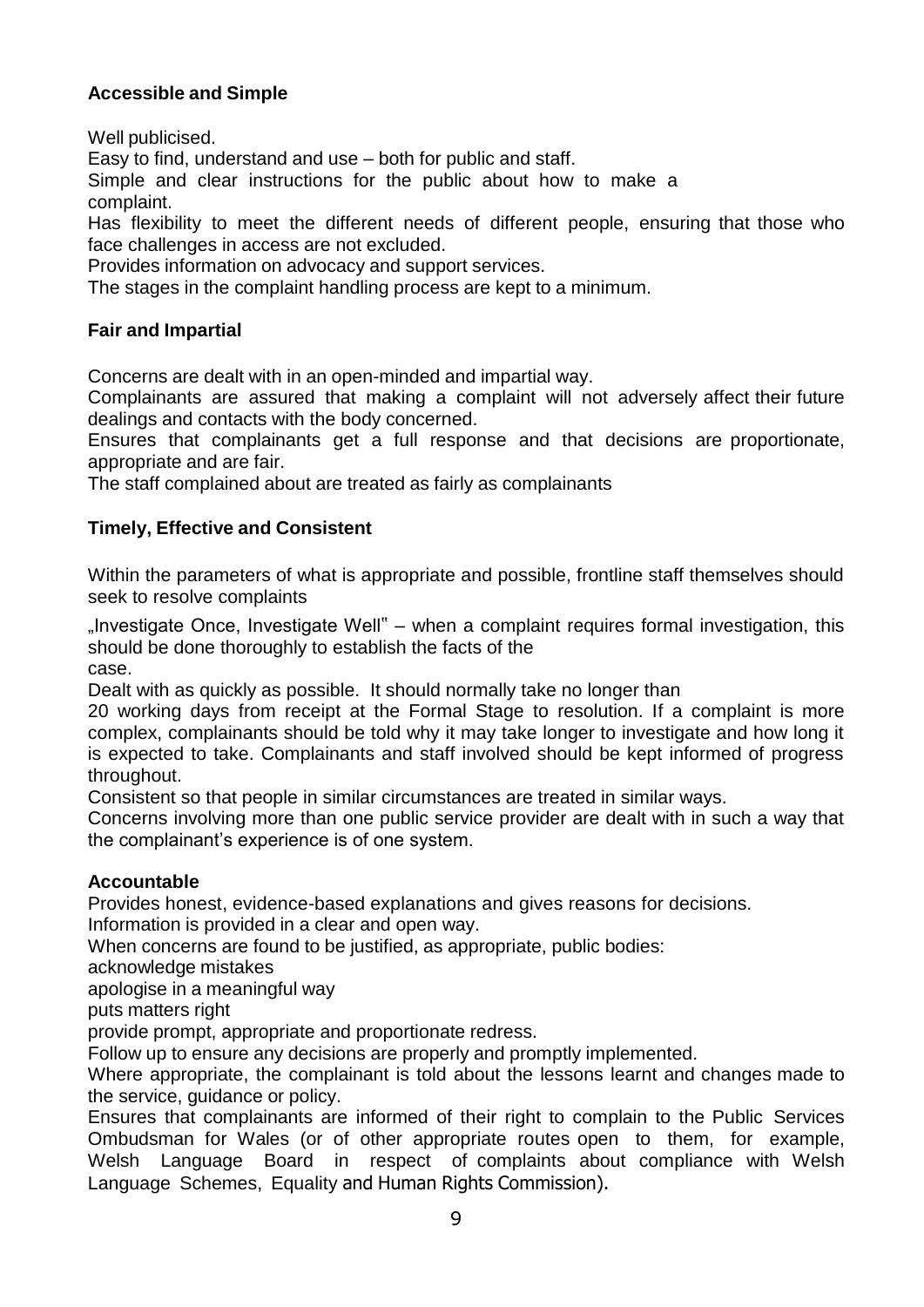## **Delivers Continuous Improvement**

Lessons learnt from complaints are gathered and feedback is used to improve service design and delivery.

Systems in place to record analyse and report on the learning from concerns.

The leadership of the public body:

takes ownership of the complaints process

regularly reviews and scrutinises its effectiveness

receives regular complaints monitoring reports, and

demonstrates what the organisation has done to improve service delivery as a result of complaints.

Regulators have an important role in ensuring that lessons learnt from concerns are implemented satisfactorily and sustained.

### **Complaint Handling Arrangements**

The aim is to provide a common approach for handling complaints by replacing

"process heavy" systems with one that is simple, flexible and places emphasis on getting the most appropriate outcome for individuals and services. It requires public service providers to take a much more proactive approach to dealing with concerns by focusing on people's needs and not the complaints process itself.

By being widely adopted by key services it will help to streamline complaints arrangements across the public sector and make it easier to deal with concerns that relate to more than one service provider.

# **A Commitment Statement**

The Welsh Government has published a principle on redress for public services (Making the Connections – Building Customer services, March 2007). This is the touchstone for the model complaints policy and every public service provider in Wales in adopting the model should in turn publish a commitment statement as follows:

"People will find it easy to complain and get things put right when the service they receive is not good enough."

[Note: The above statement also applies to circumstances where there has been a failure to deliver a service someone is entitled to receive. However, it does not apply in circumstances where people are making a request for an initial service.]

### **The people who may put forward a concern**

Any member of the public, including a child, who has received, or was entitled to receive, a service from the public service provider may make a complaint. The same applies if they have suffered due to the inappropriate action or lack of action by the public service provider.

Where a concern is notified by a young person or child, the responsible body must provide them with such assistance that they may reasonably require in order to pursue the concern. This should include making the young person or child aware of the hepthat could be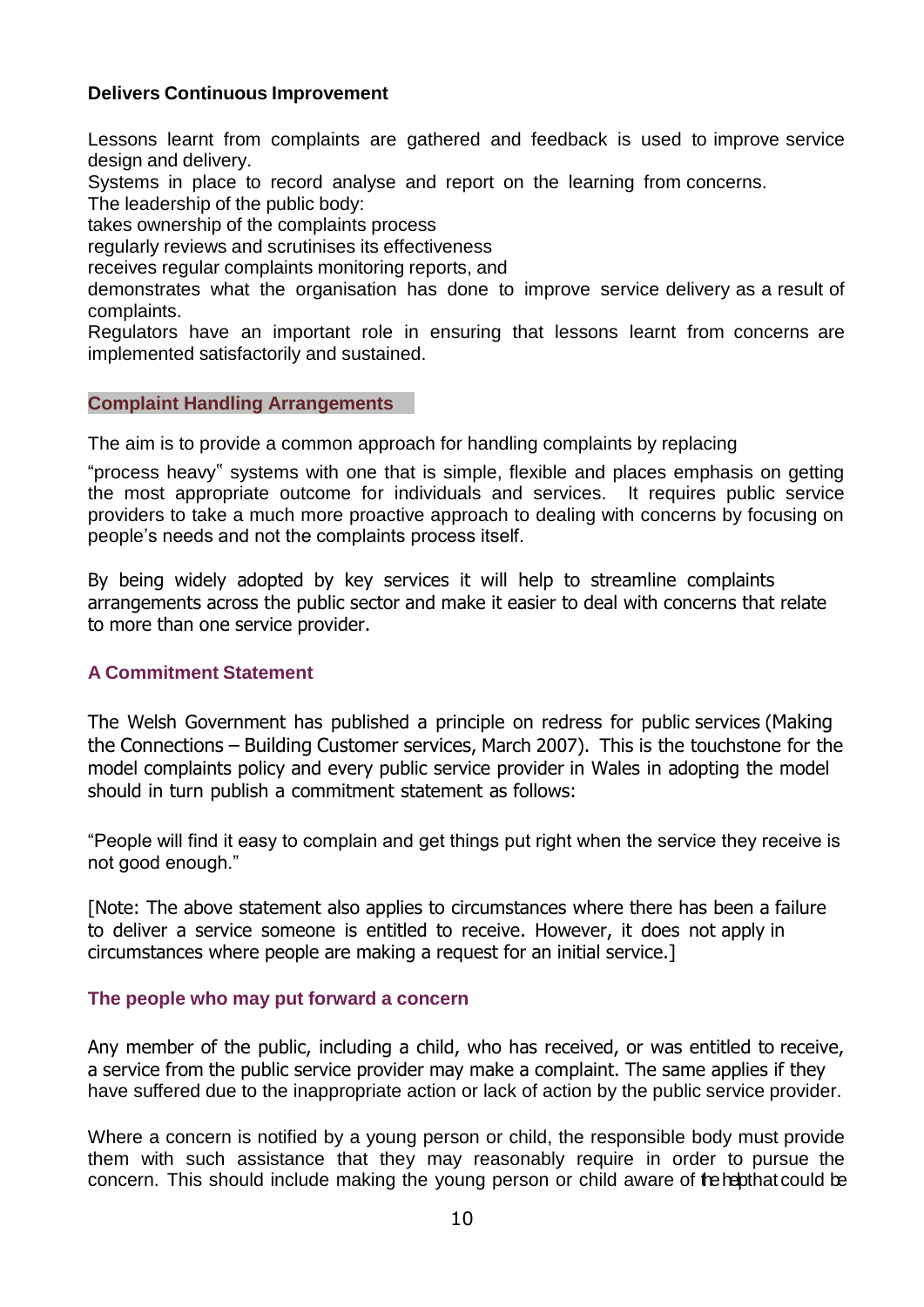provided by the Children's Commissioner for Wales.

A concern can also be put forward by someone on behalf of another person, as follows:

a) someone who has died

b) a child

c) those that lack the capacity (as defined by the Mental Capacity Act 2005(1)

d) they have been asked to do so by the person affected.

In the case of (b), (c) and (d), public service providers must satisfy themselves, as far as the circumstances of the person affected allow for it, that the representative is acting with the authority of that person and if possible obtain their signature to confirm this.

This procedure is not however a means for a member of staff to raise employment issues. There are other internal mechanisms for these types of concerns, for example, whistle blowing, bullying, or grievance procedures.

# **Roles**

The Council should ensure that the policy is adopted and in place. It is not appropriate for the Council to be involved in the investigation of individual complaints. However, it should receive reports on the number and type of complaints received their outcomes and any remedial action taken as a consequence. It is for the Council to determine how frequently it should receive such reports; however, this should be at least twice a year. Organisations with such arrangements in place may, in addition, want to include the consideration of complaints reports to be included within the remit of a scrutiny or similar type committee.

Responsible Officer – Each organisation should appoint an officer (e.g. Clerk to the Council) with responsibility for ensuring the policy is adopted and the guidance is followed.

The Person/Team co-ordinating complaint – The public service provider should have an individual or team responsible for co-ordinating responses to all complaints which are not resolved at the informal stage. For example, in a small organisation such as a community council this is likely to be the clerk, whereas some large organisations may have a central complaints team for this purpose. For ease of reference throughout this document, this role

is described as the "central complaints handler". Organisations may also use this individual or team to help to secure a consistent high quality response to complainants.

# **Resources**

The public service provider should ensure that the necessary resources are made available to enable delivery of the policy, this includes:

staffing (including administrative support, if necessary) training complaint handling administration systems.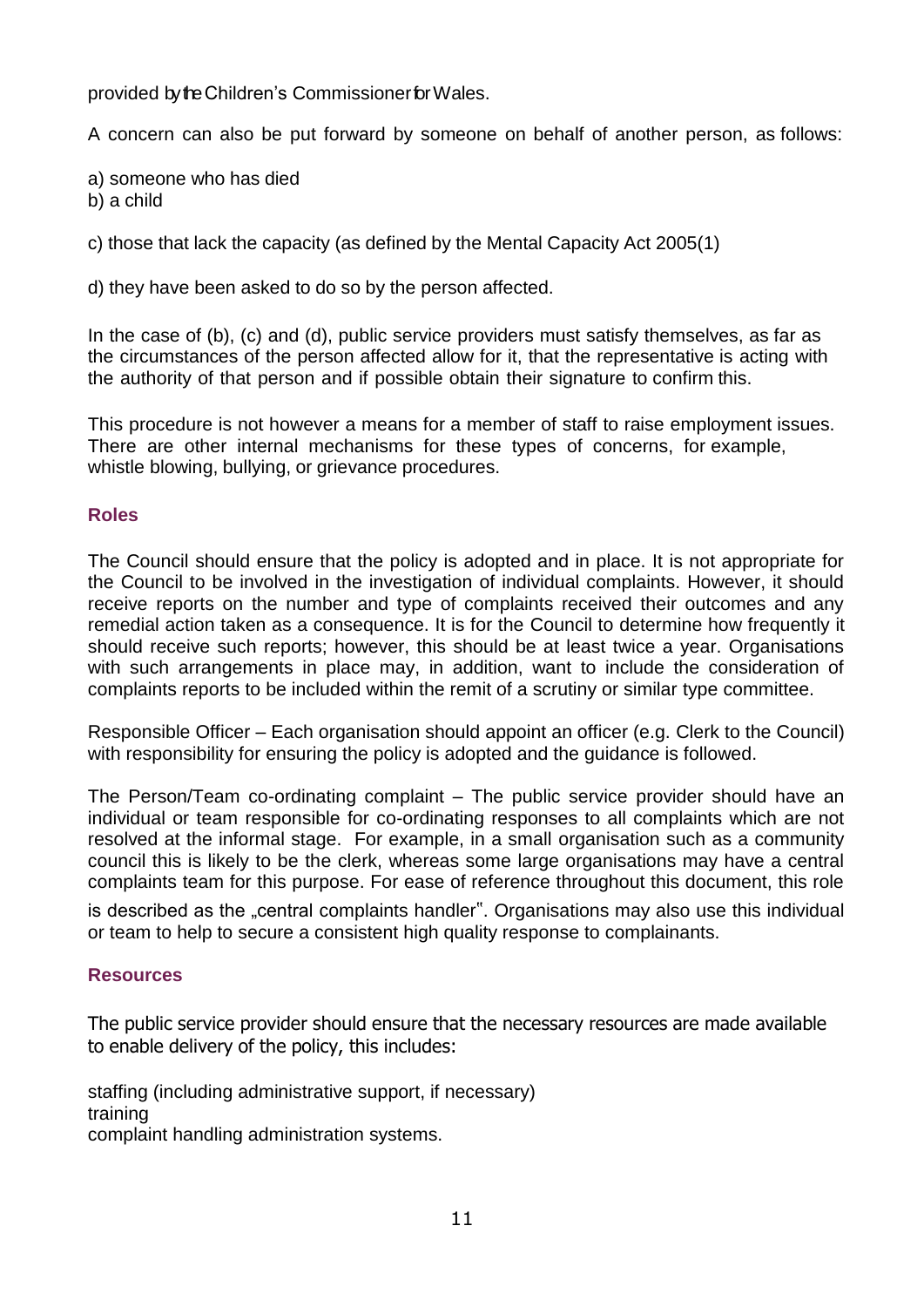## **Accessibility and publicising the complaints procedure**

Requirements in relation to methods of communication will vary depending on the nature of the service(s) provided by the organisation and its size. When considering this, the goal must be to ensure that the complaints system is accessible to everyone.

Nevertheless, the minimum requirements are:

That the "Complaints Commitment Statement" and complaints process are widely publicised. This should be done by:

promoting the existence of the procedure, together with appropriate contact details, on a regular basis in any newsletters that the organisation publishes for its service users

producing a bilingual complaints information leaflet (see 3.6 below)

the leaflet should be available at all public reception areas and "common" areas where service users may frequent, and made widely available to the organisation's staff.

the leaflets should also be circulated to the local offices of relevant advice and advocacy organisations operating in the service provider's area

the complaints procedure should be published at a prominent and easily accessed area of the organisation's website (ideally via a link on the home page)

That in addressing issues of accessibility:

the complaints procedure information is available in alternative formats such as on CD, in large print, Braille, etc.

those organisations operating in areas recognised as having the highest populations of minority ethnic communities in Wales have at the very least some basic literature available in the most common ethnic languages in their

areas publicising the existence of the complaints procedure

that all organisations have in place arrangements so that they can call upon translation/interpretation services (including British Sign Language).

Public service providers may wish to contact the Wales office of the Equality and Human Rights Commission for advice on accessibility matters.

For people who may need advice/support in making their complaint, public service providers should keep a comprehensive list of relevant advice and advocacy organisations in their locality. Advice should be provided to complainants who require/request such support as to which organisation(s) is likely to be the most suitable to help them. (A decision on which organisation would be best placed to assist could be based on the nature of the complaint, or on the nature of any disadvantage faced by the complainant – e.g. language, disability, etc.). Community Councils and other very small service providers should use this section as a guide but will not normally implement it in full. They should however ensure that there is equality of access for all service users.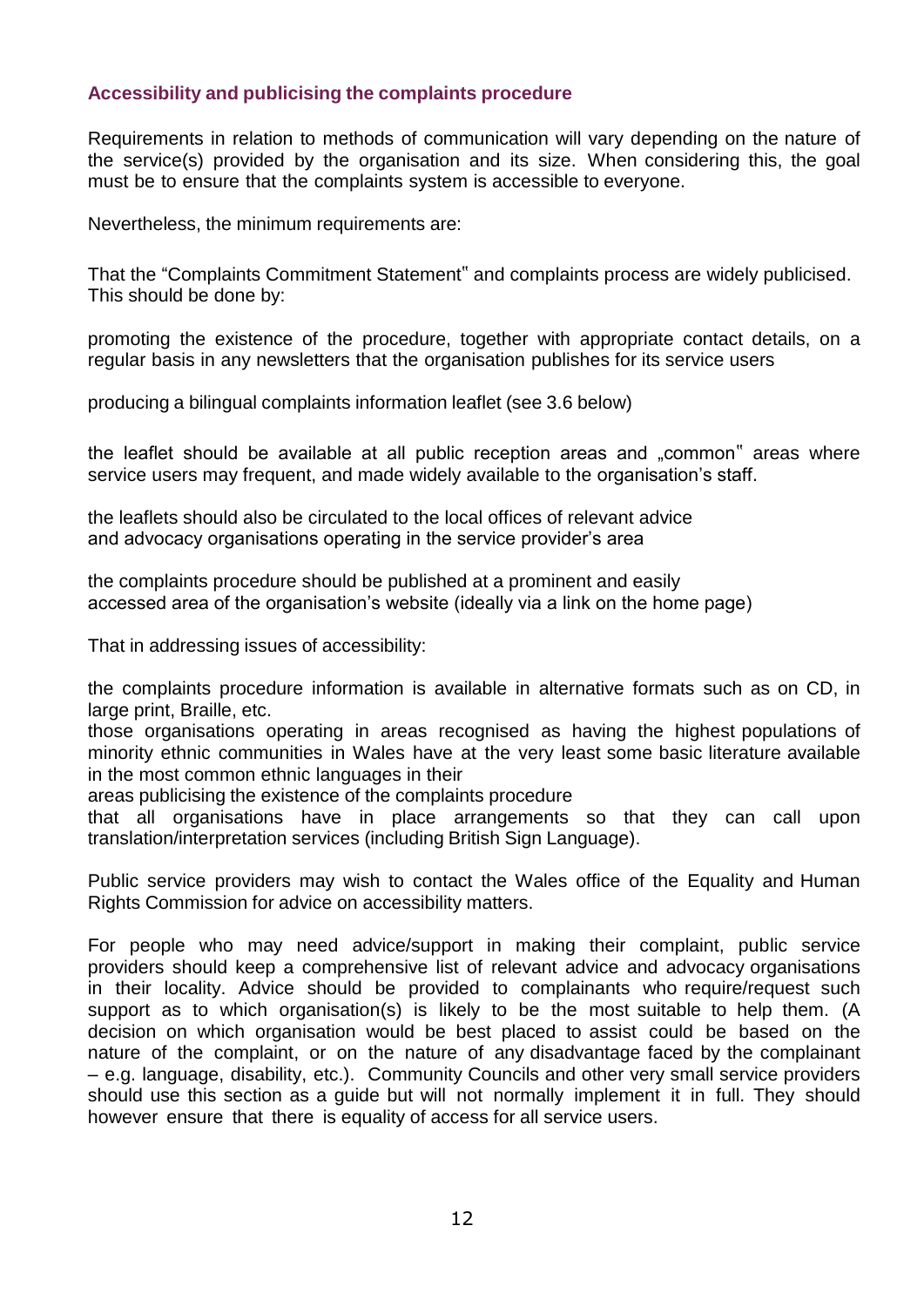## **The complaints information leaflet/complaint form**

The wording of the English and Welsh complaints information leaflet should be as per the model policy.

In raising a concern, ideally people should complete a complaint form either printed version or web form (see Appendix A of model complaints policy for model form)

However, people may prefer to present their complaint by telephone, e-mail, or in person (or other method). In doing so staff dealing with the complaint should ensure that they have gathered the same information as that being sought on the complaint form and ensure it is recorded appropriately.

### **The complaints procedure**

# Stage 1 - Informal Resolution<sup>6</sup>

This stage offers the opportunity for informal engagement at the point of service delivery to seek to resolve complaints either at the time the concern arises or very shortly thereafter. This stage should be part and parcel of front line service delivery and not viewed as separate from it. This first step will normally be an explanation or other appropriate remedial action by frontline staff.

Staff should be empowered and trained to deal with complaints as they arise with the aim of resolving issues on the spot. This training can be provided during their induction period.

Staff should be trained to recognise the seriousness of a complaint and understand when it should be referred to more senior member of staff.

Staff may receive complaints that do not involve their own service, but that of another department. It may be difficult for those in large organisations to know to whom the complainant should be referred, but at the very least all staff should be able to direct the complainant to the organisation's central complaints handler, who will then be able to advise the complainant appropriately.

In a similar vein, staff may receive a complaint that not only involves their own service but that of another section/department. It is recommended that in these instances – since it is unlikely that the staff member will have the necessary authority to resolve a complaint on behalf of another area of the organisation's service – the complainant should be referred directly to the central complaints handler.

<sup>6</sup> Whilst not a separate stage within the NHS Complaints procedure the 'Putting Things Right: a better way of dealing with concerns about health services' document (Welsh Assembly Government: 11 January 2010) states: "if concerns are raised by patient or family member and resolved on the spot, frontline staff will report the issue to the central team … so that lessons can be shared.". This process will be developed in further details as part of the implementation of the Regulations.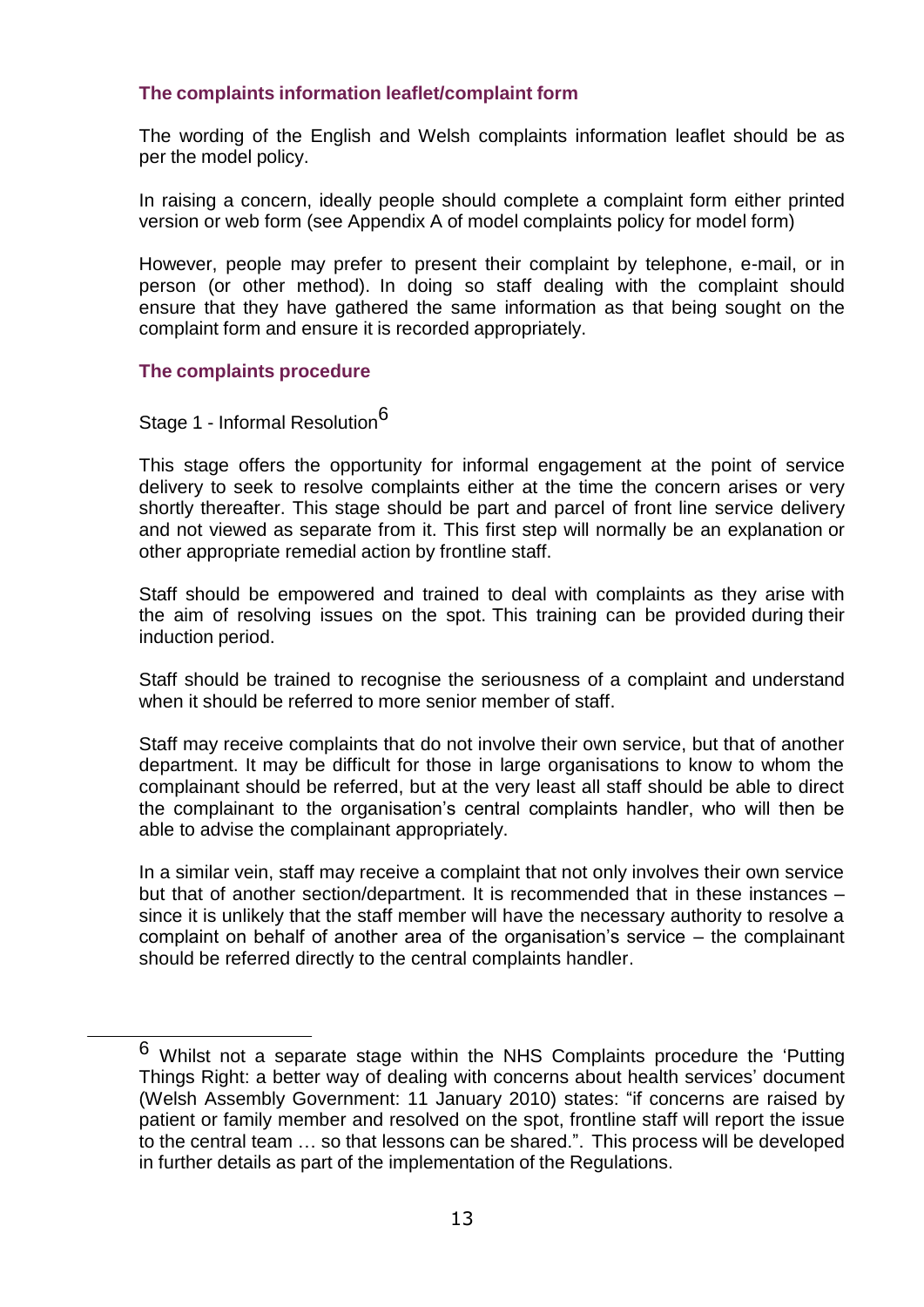Staff must advise complainants how to progress their complaint to the formal investigation stage, if they are not satisfied with the outcome of their complaint at the end of the informal stage.

Complainants may wish their complaint to be "fast tracked" straight through to internal investigation (Stage 2). This may particularly be so if there have been disagreements with staff directly responsible delivering the service. It is the complainant's prerogative to seek to take their complaint directly to Stage 2 of the procedure and frontline staff should advise how they may do so.

Frontline staff should be trained and encouraged to provide appropriate information on advice and advocacy support at Stage 1 of the complaints process. However, it is recognised that they may not have (nor could they be expected to) have the breadth of knowledge of all organisations for all types of help available, particularly when operating in a specialist field themselves. Nevertheless, a housing officer, for example, should be sufficiently knowledgeable to advise a complainant with a housing complaint about the services of organisations such as Shelter Cymru.

The central complaints handler should be a source of support for frontline staff in respect of local resolution.

The informal resolution stage should be done as quickly as possible and certainly take no longer than 10 working days However, in the case of the NHS, informal resolution needs to be done immediately or within one working day. If it is not possible to resolve the concern within the relevant timescale, then the matter should be escalated to the formal investigation stage.

Examples of the type of concern that can be resolved at the local resolution stage are:

an appointment was made for a boiler to be fixed and the tenant complains that noone turned up on the appointed day

someone complains that their bin hasn't been emptied by the refuse collection service when it should have been.

However, examples of the type of complaint that should not be resolved at the informal stage are:

that the complaint relates to a failure to safeguard child/children by social services the complainant believes that there has been a failure in health treatment which has led to serious consequences

the concern involves issues where it appears a service failure has occurred due to an obvious systemic problem.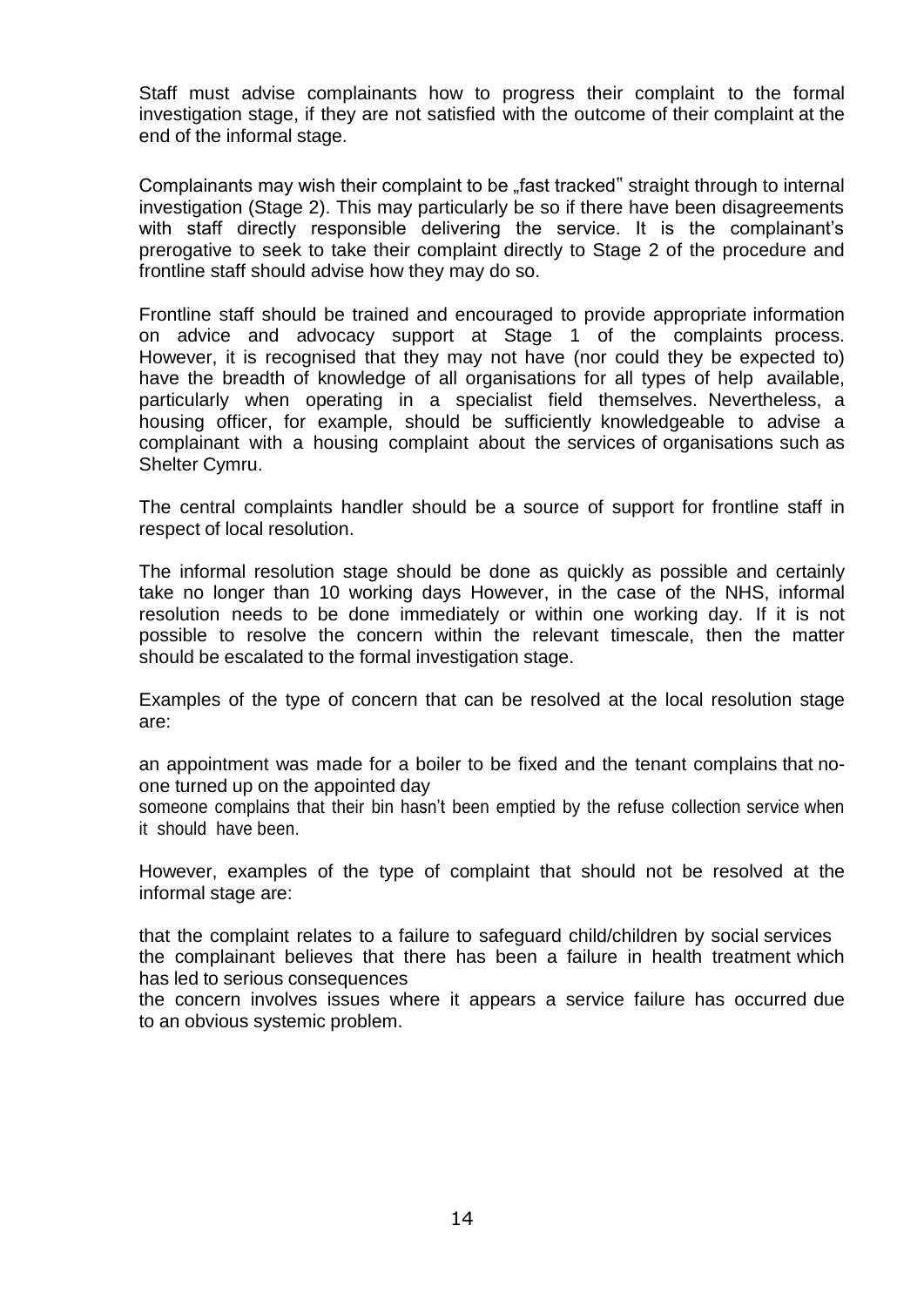#### Stage 2 Formal Internal Investigation

"Investigate once, investigate well" is the principle for this stage of the process. Emphasis is placed on one investigation to deal thoroughly with the concerns raised, rather than multiple investigations at different levels in the organisation which can result in protracted and sometimes open ended investigations. However, the Stage 2 element of the complaints process is intended to be flexible to respond

appropriately to the complaint. "Investigating well" also means conducting an investigation in a manner that is proportionate to the nature and degree of seriousness of the complaint. Proportionate means that for those complaints not so serious in their nature, the investigation may not need to be so detailed. The following

sets out how a complaint should be dealt with at Stage 2.

Stage 2 complaints should be sent by the complainant to the central complaints handler of the organisation. Any staff member who is not a central complaints handler receiving a complaint form should forward it promptly.

Having formally received a complaint at Stage 2, an acknowledgement should be sent by the central complaints handler as soon as is possible but within a maximum of five working days (this has to be within two days after the day the complaint has been received for NHS bodies).

If the complaint is "out of time" – i.e. the issue being complained about is older than six months – 12 months for health complaints - (from the time that the complainant first became aware of the problem), consideration should be given

as to whether there are good reasons as to why it should nevertheless be accepted. For health complaints there is an absolute cut off time of three years and other bodies may wish to adopt this.

The central complaints handler should offer to discuss the matter with the complainant, including:

helping the person who is complaining understand the process

confirming with them their preferred method of communication and what they want as an outcome to making the complaint

providing advice of relevant advocacy and support services if they need help in making their complaint.

(The above is a duty for NHS bodies.).

Depending on the nature of the complaint it may be necessary to obtain the complainant's permission to access their personal file. If the complainant refuses to give permission, then it should be explained to them that this will have an effect on the ability to conduct a thorough investigation.

If the complainant is complaining on behalf of someone else, consideration will need to be given as to whether consent is needed to investigate the complaint.

Having satisfied themselves that they sufficiently understand the details of the complaint, the central complaints handler should: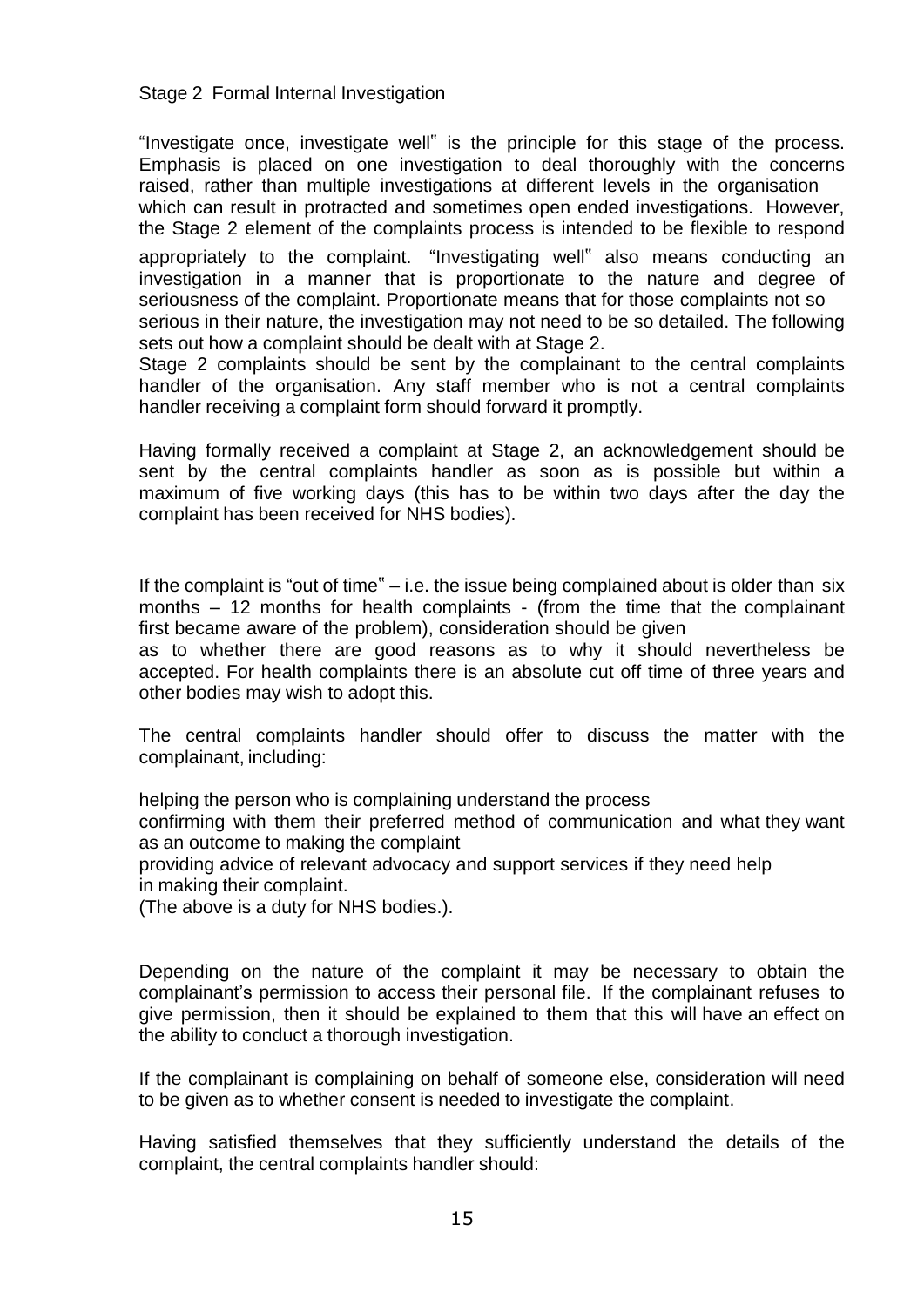grade the seriousness of the complaint to decide on the appropriate level of investigation (where the organisation has such an arrangement in place)

identify an officer within the organisation with sufficient seniority, credibility and independence from the source of the complaint to undertake the investigation:

depending on the nature of the complaint, this may still be someone within the service section/department, but it may require someone independent from the section/department, including possibly the complaint handler themselves.

in the case of community/town councils, who may only have one member of staff (the Clerk), it is accepted that the Clerk will often take the role of frontline, informal

resolution"and that theChair/Mayoror sub- committee of the Council could where

necessary take the role of investigator". When deciding on an investigator", take account of whether the investigation will need to span across more than one service and the level of seniority required to investigate across all those areas for social services complaints, consideration should be given as to whether an independent investigator outside the organisation should be engaged and also whether the investigation could benefit from the involvement of an independent lay person from the pool of people identified by the Welsh Assembly Government. However, this should all be contained within the Formal Stage 2 procedure, with an

agreed "single response" on the outcome of the investigation.

Having recorded the complaint on the complaints handling system on receipt, the central complaints handler should keep track of (and record) progress and take responsibility for monitoring the smooth running of the investigation, ensuring that timescales are met. The stage 2 complaints process should normally be concluded within 20 working days – 30 days in the case of NHS complaints - (or such shorter timescale as determined by the public service provider). Where this is not possible complainants must be informed of the reasons and be agreeable to any extension. In any event, there should be regular contact with the complainant, updating them on progress on the case.

A complainant may withdraw their concern at any time; however, the public service provider may continue to investigate if it feels that it is necessary to do so.

It is recommended that the central complaints handler produces a portfolio of specimen documents/templates to assist those involved in the complaints process, these could include:

a form for frontline staff for logging relevant complaints at the informal stage (these will be germane for any complaints progressed to Stage 2)

an acknowledgement letter

a framework for "update" letters to the complainant interview request letters (e.g. for the investigator when requiring meetings with staff involved)

a template for investigation reports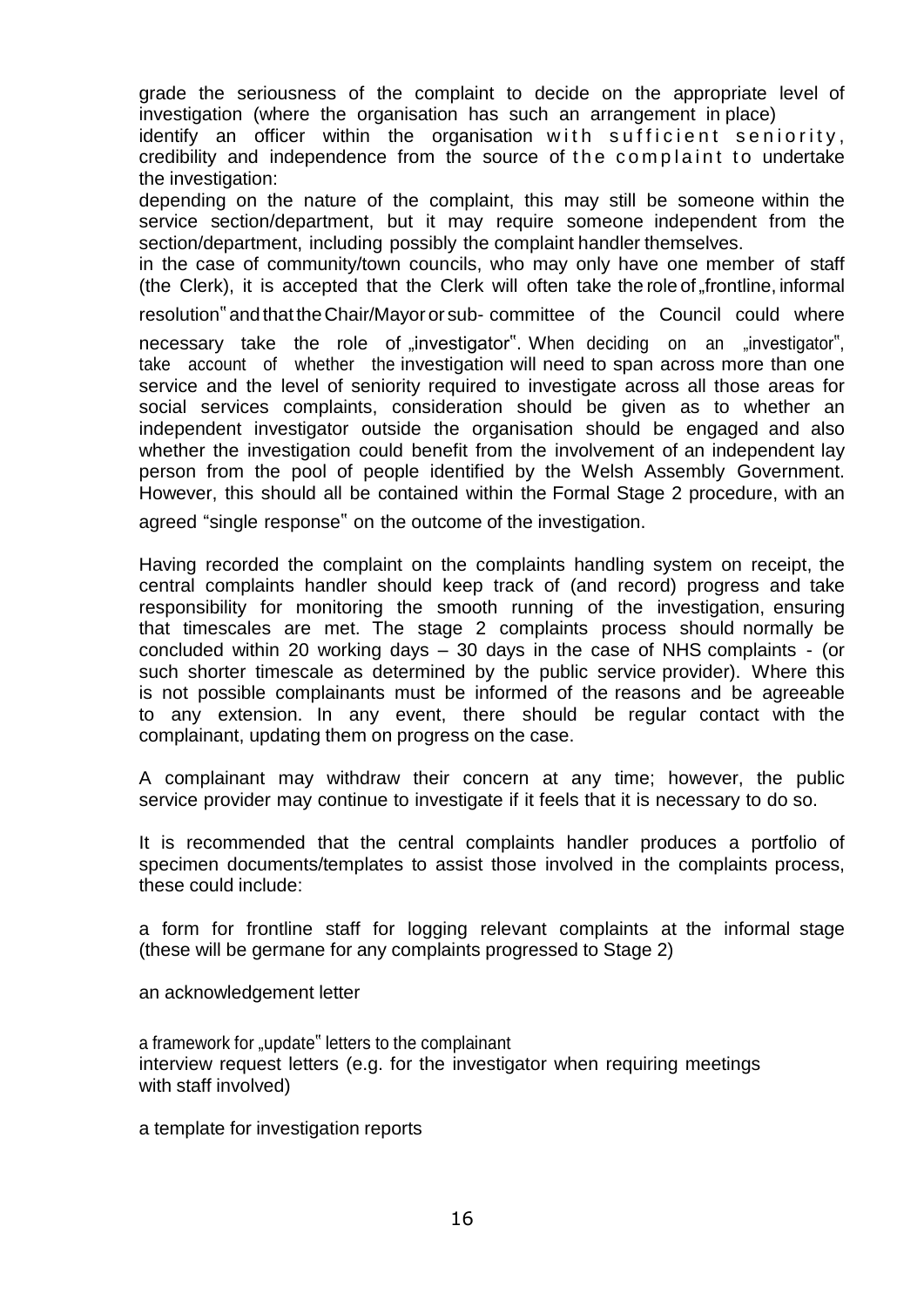Complaints Investigations

A complaint investigation should be a fact finding exercise which is impartial, open and transparent and proportionate to the seriousness of the complaint. For serious complaints, a plan needs to be drawn up enabling the complaint to be investigated systematically.

However, even though the complaint has reached the Formal Internal Stage, there may still be potential for resolving the concern to the complainant's satisfaction through a "quick fix" and without having to undertake a full and lengthy investigation. Consideration should be given to the possibility of this.

Consideration should also be given as to whether face to face meetings and/or mediation could be a means to resolving the complaint

Evidence gathering can include:

correspondence (letters and e-mails)

notes of telephone conversations

organisational policies and procedures

good practice guidance

records (including those specifically in relating to complaint under consideration and training records of staff involved in the complaint) **legislation** 

interviews (including detailed note taking)

site plans and visits

photographic evidence

recordings in various formats (e.g. phone, video, CCTV)

obtaining professional/expert advice

training records of relevant staff.

Recommendations arising from investigations should be Specific, Measurable, Achievable, Realistic and Timed (SMART)

At the end of an investigation a written outcome such as letter or e-mail should be produced, and in more serious cases a report. Where a report is produced this should include where appropriate:

the scope of the investigation

a summary of the investigation:

details of key issues, setting out a brief chronology of events leading to the complaint) those who were interviewed (including setting out to what degree the complainant, and if appropriate, any affected relatives, advocates, etc. were involved in the investigation)

### conclusion

if the complaint is found to be justified/upheld how it happened - i.e. what went wrong why it happened  $-$  i.e. the root cause of the problem (e.g. human error, a systemic failure)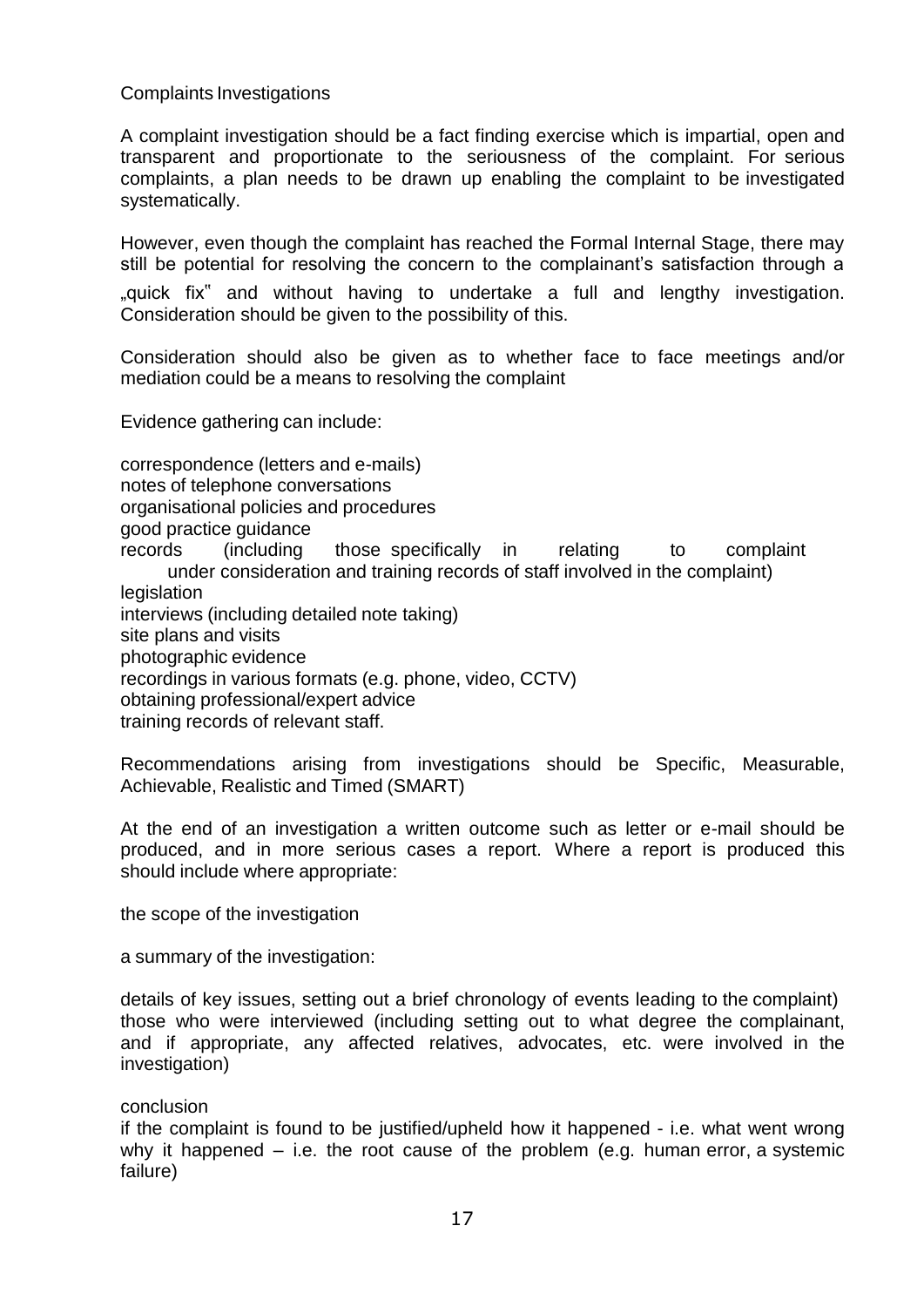what impact did it have on the complainant?

if a systemic failing has been identified, an explanation of actions taken to put things right, with a view to ensuring the same problem does not occur again if appropriate, an apology

#### if appropriate, an offer of redress

if the complaint has not been upheld, there should be an explanation of why this conclusion has been reached, demonstrating that it has been arrived at based on the evidence gathered.

Overall the report should demonstrate throughout that the complaint has been taken seriously, that the investigation undertaken has been fair and, in accord with the seriousness of the complaint, proportionately thorough.

Even in cases where an investigation upholds the complaint and offers remedy/redress, it may be that the complainant remains dissatisfied for some reason. Therefore, in all cases, the report should inform the complainant that if they remain dissatisfied then they have the right to seek an independent external consideration of their complaint. Information about making a complaint to the Public Services Ombudsman for Wales and other appropriate complaint handlers including the Welsh Language Board should be provided.

#### The final steps

The fact that complaints will vary in the degree of seriousness has already been referred to. The organisation should decide at what level decisions on recommendations in the report can be taken and who should sign off on the complaint (i.e. who should sign any report or letter).

There will be times when it would be appropriate for the central complaints handler to do so, other times the Executive Director responsible (larger organisations), and then other times the head of the organisation. The public service provider should establish the level of delegation in this regard. Further, the head of the organisation should ideally see a copy of all final correspondence sent out in respect of Stage 2 complaints. However, this will be impractical for the largest organisations and in these circumstances it is recommended that the central complaints handler provides the head of the organisation with frequent reports.

In cases where a complaint has been upheld and there is a clear systemic issue, the appropriate Director or Manager should ensure that an action plan is devised setting out how the recommendations will be implemented and identify who will be responsible for ensuring their implementation. When it affects them, frontline staff should be involved in this process. The plan should also include arrangements for confirming to the complainant that changes have been implemented and make provision for the monitoring and evaluation of new arrangements introduced to assess their impact.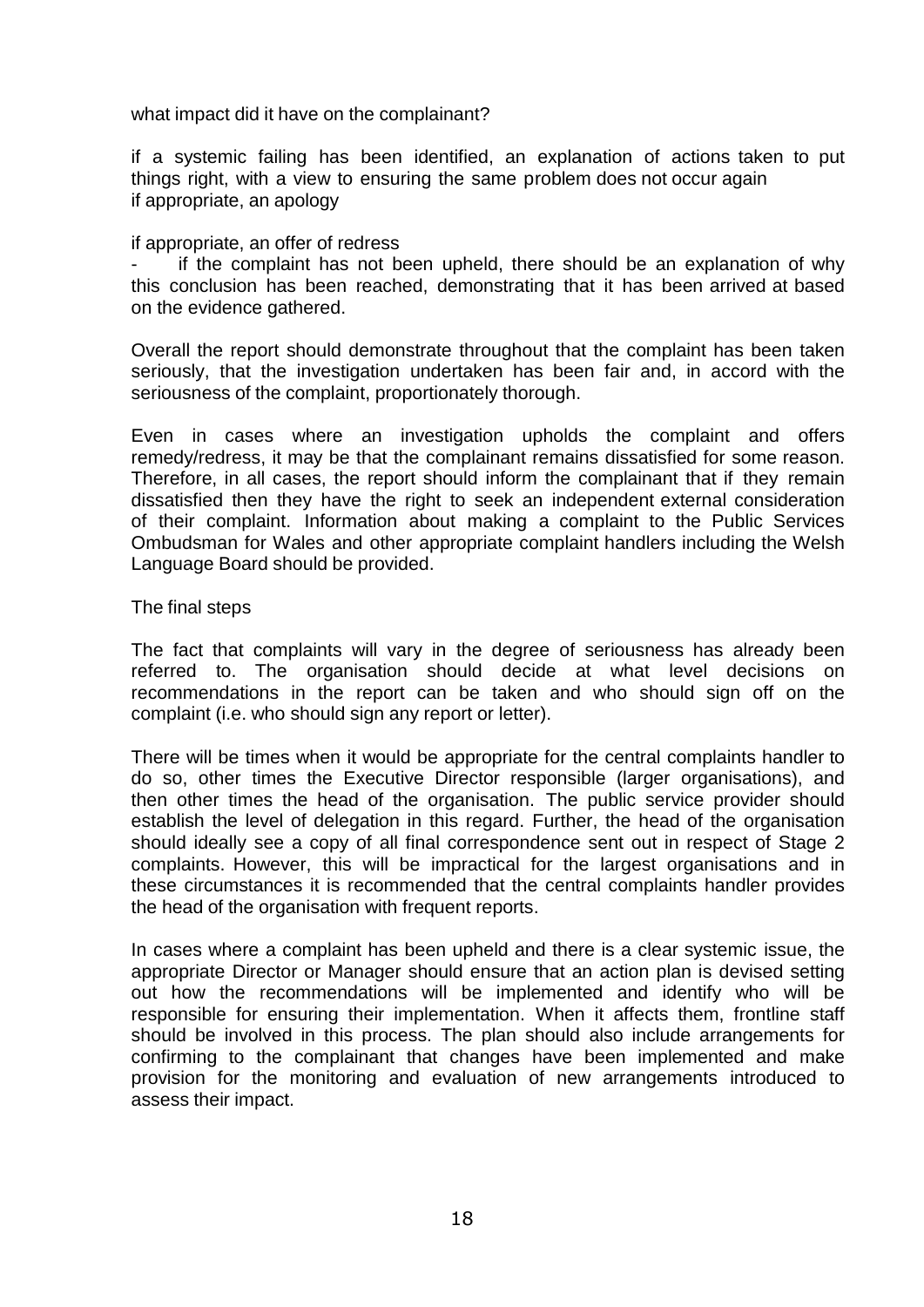On closing a complaint case, the central complaints handler should ensure that working documents used during the course of the investigation are retained in an orderly fashion and stored securely. If the complaint becomes the subject of further external investigation such as by the Public Services Ombudsman for Wales, these working documents may be needed as the public service provider's evidence. Complaint case records should be retained for at least one year following closure at

the end of Stage 2.

#### An Independent Person

It may be that for some investigations, it is considered appropriate to include the involvement of an independent person in the Stage 2 investigation. This is particularly the case in respect of social services complaints that concern children and adults in vulnerable circumstances. It will be the responsibility of the central complaints handler to ensure that the organisation has a pool of suitable people to call upon where necessary.

Complaints Involving Other Legal or Disciplinary Proceedings

Occasionally, complaints received will involve legal or disciplinary proceedings. It may

from time to time be necessary to put the investigation of a complaint "on hold" until the conclusion of those other proceedings. However, it should not automatically be assumed that this is necessary in every case. An assessment should be made (with legal advice sought, if appropriate) to identify whether it is possible to address

the subject of the complaint, without impacting unfairly on the other proceedings underway. It is important that if a complainant is in a continued state of disadvantage as a result of likely poor service delivery that every step is taken to conclude this part of their complaint. This will mean that, if the complaint is upheld, it has been demonstrated that the organisation is doing everything it can to return them as soon as possible to the position they would have been in if that failure had not occurred in the first place

Complaints involving more than one service provider

There are occasions when a complaint received will involve more than one organisation. In this case the role of the central complaints handler will be slightly different. Having established the elements of the complaint and which organisations are involved, they should contact their counterpart(s) in the other organisation(s) involved. The complaints officers should then decide which of them should lead on co-ordinating the response to the complainant. It would seem sensible that this should be the organisation with the greatest involvement in the complaint. However, it may be appropriate for the organisation with the largest complaints handling resource to undertake this role.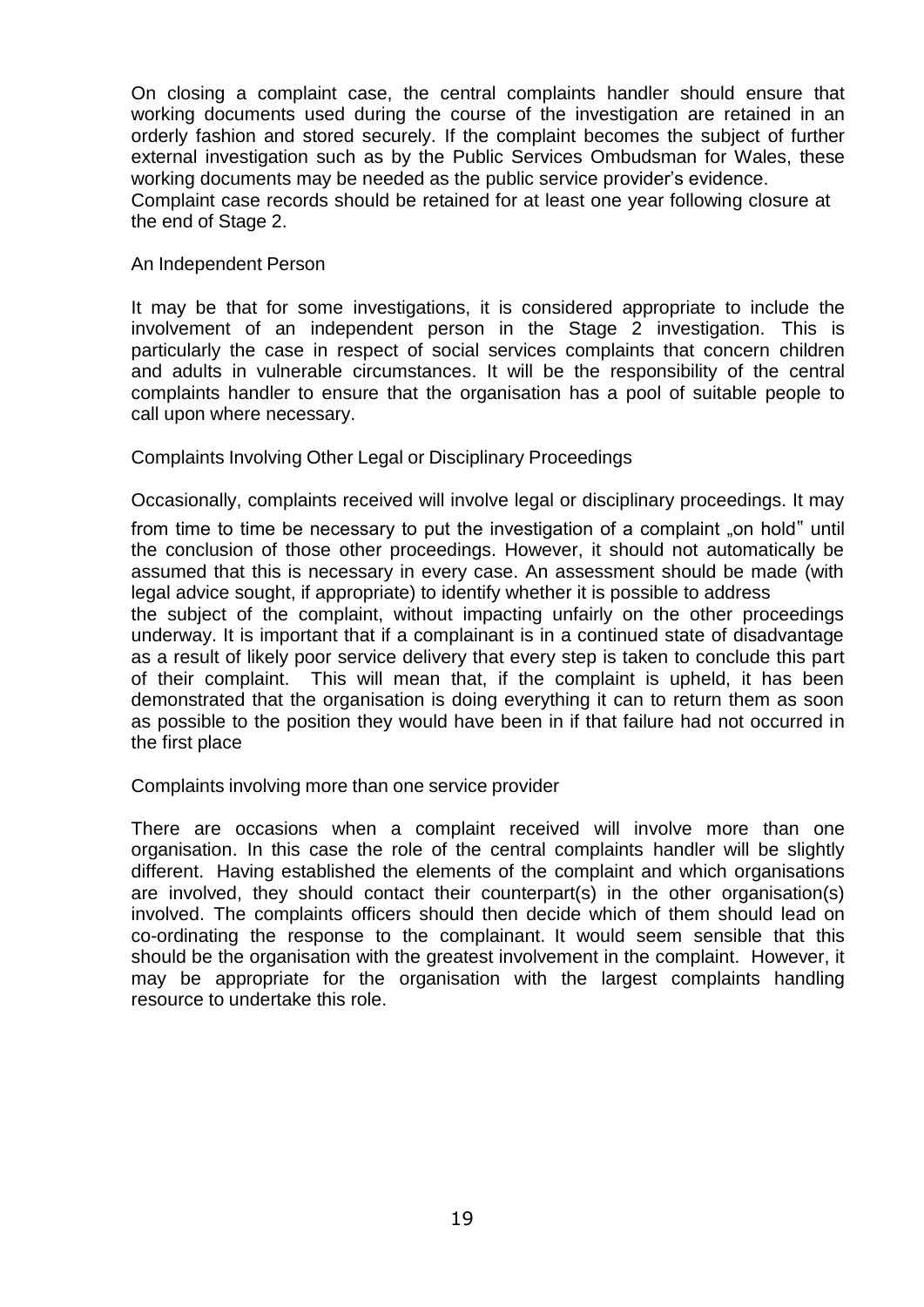The role of the complaints officer allocated to the complaint in question is to coordinate the investigations in each of the service areas involved. The ultimate aim,

therefore, is to provide the complainant with a single comprehensive "joint" response on behalf of all of the organisations involved.

There will be complaints where each element is sufficiently distinct and separate so that all that will be required is to set out the details and outcome of each investigation strand and then add an overall conclusion to the response.

However, it is recognised that there will be some cases where the resolution and remedy of a complaint will involve agreement by all involved and that this could lead to tensions and disagreement. Where such disagreements lead to an impasse, it may mean having to refer the problem to senior management within each of these organisations (depending on the seriousness possibly Chief Executives) in order to try to resolve the situation.

Where the impasse still cannot be resolved, it may be prudent to refer the matter at this point to the relevant external independent complaint handler at Stage 3 (e.g. the Public Services Ombudsman for Wales). However, the complainant should be told of this intention, together with the reason for it, and their agreement should be sought before such a referral takes place.

#### Partnership Services

[Note: Whilst not forming part of an individual organisation's complaints handling procedure, public service providers will need to have regard to the following when forming partnerships with similar and other types of organisations.]

The situation in relation to complaints about partnership services is again different, particularly given that not all partners may be subject to this model procedure. Nevertheless, it is good governance practice for every partnership established to have in place at the outset a protocol for dealing with complaints. That protocol should make clear where accountability lies within the partnership for any services delivered – i.e. does responsibility rest with the partnership as an entity, is each partner accountable for specific aspects of the service delivery?

Given that in most public service provider partnerships many members will be subject to this model procedure, it is recommended that those providers endeavour to agree a protocol with their partners for dealing with complaints in a way that corresponds with this model.

In particular, it is recommended that:

partnerships establish a complaints handling process for services that they as a partnership deliver

they identify and publicise a single point of contact for complaints in respect of their activities/services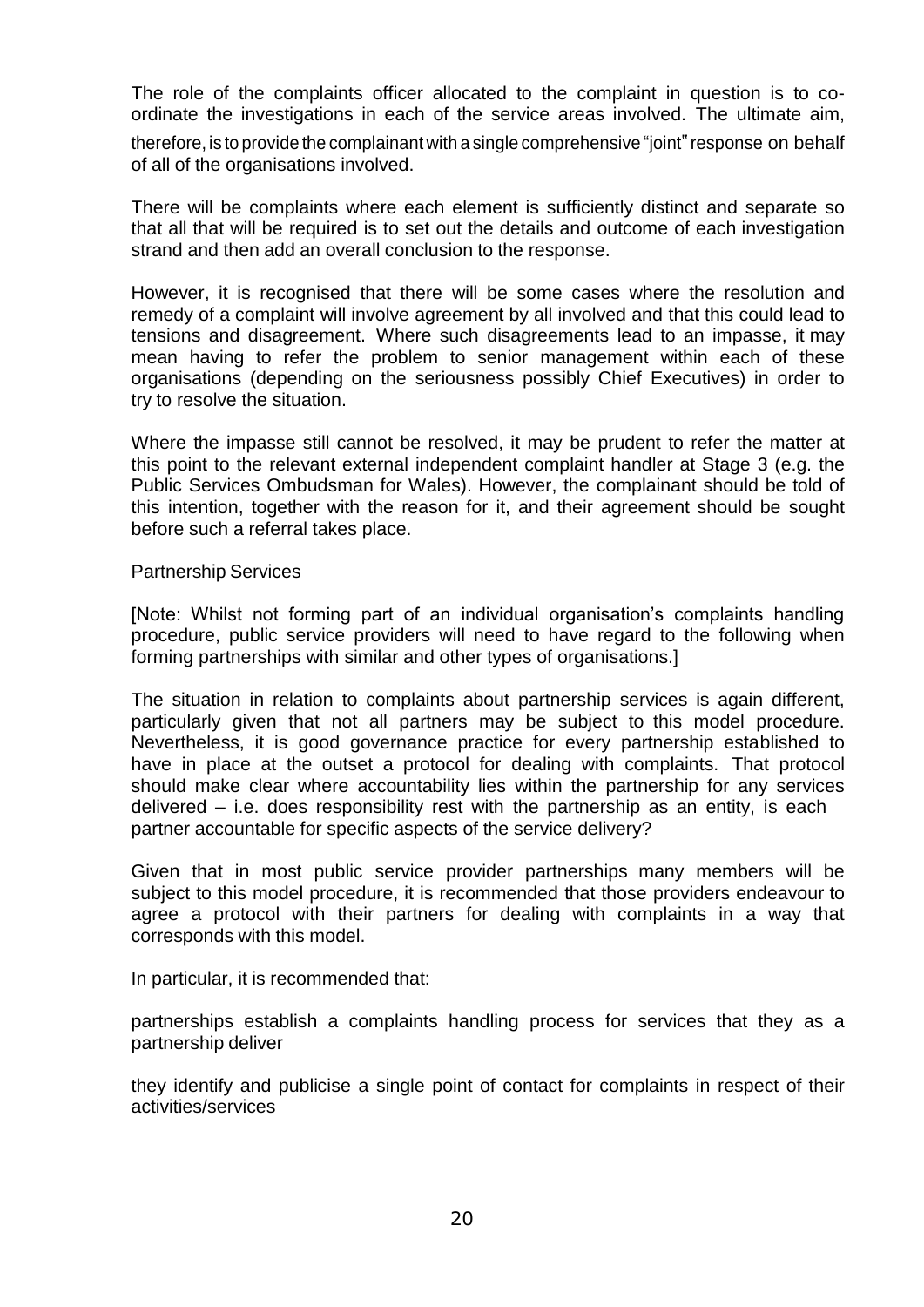the person/team identified, co-ordinates the investigation of the complaint on behalf of the partnership. Depending on the nature of the complaint, if the complaint concerns dissatisfaction with the service delivered by one particular partner, it may be more appropriate to refer the investigation on to that particular partner to deal with

the partnership ensures that lessons are learnt from complaints received and considers whether there are any that should be shared more widely.

Complaints concerning services that have been contracted out

Even though public service providers may contract out the provision of services to private/voluntary organisations, this does not absolve the public service provider of their responsibility for those functions. Central complaints handlers should, therefore, ensure that those responsible for drafting contracts are aware of the need to include as a matter of course a provision for complaints handling. This should include the requirement for organisations contracted to provide services to comply with similar complaint handling arrangements (i.e. the two stages), with the outcome report/letter being copied to the public service provider. Such organisations should also inform complainants of the third external stage and their right to complain to the Public Services Ombudsman for Wales.

#### Section 4 - Learning Lessons

### **Learning from complaints/continual improvement**

Complaints information should be used to improve an organisation's service delivery and increase its effectiveness.

To support this, organisations should:

Ensure that the central complaints handler, periodically reviews all complaint outcomes and their recommendations to identify whether there are any patterns to complaints/wider lessons to be learnt that may not be apparent from individual complaints alone. When considering the lessons that can be learnt from a complaint, an assessment should be made as to whether:

These are limited to the section/department in question

Whether they have an organisation wide implication

Or indeed whether they are ones that should be shared across the sector of the public service or indeed across the whole of the public service in Wales.

Ensure that complaints reports are considered on a regular basis by senior management, including an analysis of the data gathered and information on recommendations that have been made for improving service delivery.

Ensure that the information received by senior management is used to target any problem areas and consider if there is potential to improve policies, procedures and accordingly services.

Ensure that the cabinet/executive board receives reports giving an overview of complaints received, setting out what changes have been made as a result of complaints information, and following monitoring of their implementation what results have been received.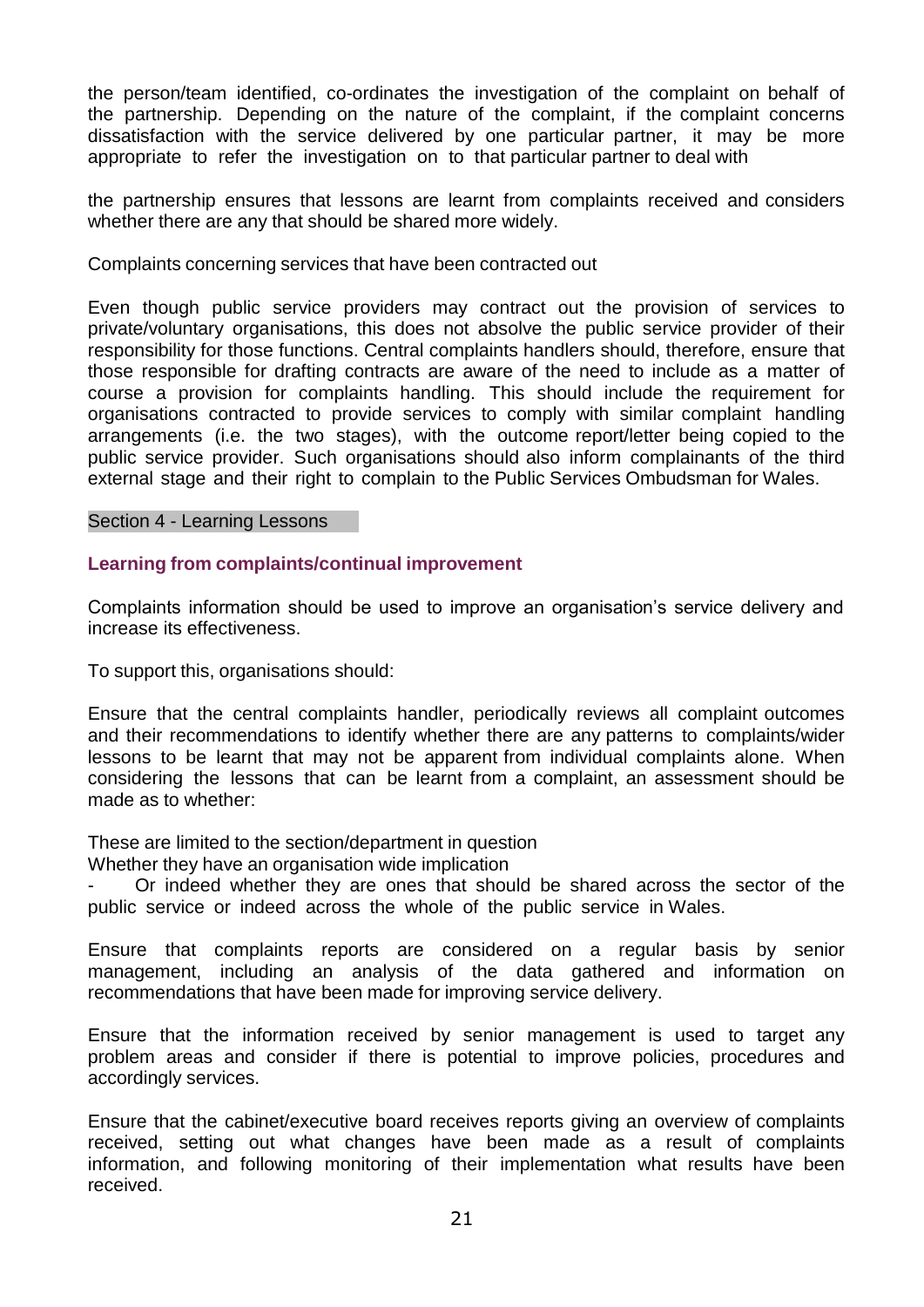Ensure that an annual report on complaints is produced, drawing out lessons learnt over this period and demonstrating how they have contributed to improved service delivery.

## **Recording & monitoring complaints**

Effective approaches to complaints management collect specific data and identify recurring or system wide problems. All feedback and complaints received should be recorded to ensure that a comprehensive evaluation of data can be made.

To support this, organisations should:

Have a system to collect organisation-wide complaints data

Use the system to help track complaints and compliance with timescales

Data recorded should enable the numbers, types, outcomes and trends of complaints to be captured, to facilitate comparisons with previous periods and identify system wide or recurring complaints

The system should also enable points from lessons learned to be captured

Write to the complainant detailing the findings of the investigation, providing an apology for any shortfalls and describing what action will be taken to prevent recurrence

[Note: Frontline staff should be encouraged to report all serious complaints or those with wider learning points that they have dealt with informally to the central complaints service so that these can be recorded on the central complaints handling database. This should be regardless of whether or not the complaint has been resolved on the spot. For those serious complaints not resolved, such action will mean that there will be a record of the incident should the complaint progress to Stage 2 of the complaints process.]

However, it is not intended that public service providers should have to implement a new IT system for these recording purposes. Furthermore, for small community councils, for example, manual recording may suffice.

To enable the identification of trends both within and across organisations in Wales, when categorising complaints, the following top level complaint subjects should be adopted by the types of public service providers listed below:

Community/County Borough Councils Adult Social Services Benefits administration (Council Tax/Housing/Other) Children's Social Services Community facilities, recreation and leisure **Education** Environment and Environmental Health Finance and Council Tax Housing Planning and building control Roads and transport Various other

Housing Associations Applications, allocations, transfer and exchanges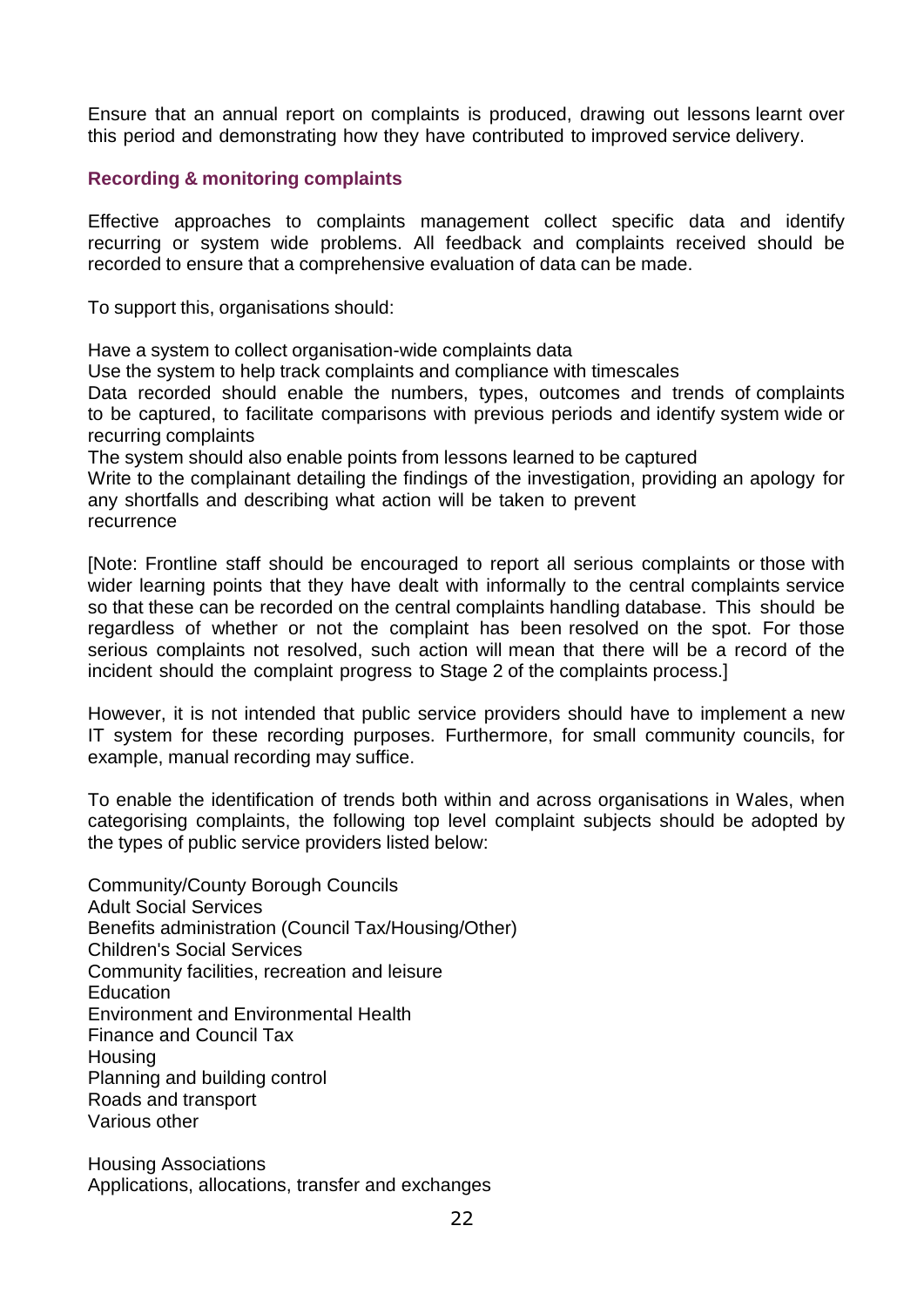Estate management and environment/common areas/hedges and fences etc. Repairs and maintenance (inc dampness/improvements and alterations e.g. central heating, double glazing) Neighbour disputes and anti-social behaviour Tenancy rights and conditions/abandonment and evictions Right to Buy Financial matters – rent arrears, former tenant arrears, service charges **Other** 

Local Health Boards/NHS Trusts

The appropriate health categories for these bodies will be in line with those developed and issued as part of the implementation of the National Health Service (Concerns, Complaints and Redress Arrangements) (Wales) Regulations 2010

In order to also identify outcome trends of complaints, the following high level complaints outcome definitions should be used

Complaint about service not provided by this body Referred to front line staff and resolved Investigation not merited Quick Fix/Voluntary Settlement Investigation Discontinued Upheld – Non systemic issue Upheld – Systemic - Action plan required Not Upheld **Withdrawn** 

(In respect of the LHBs/NHS Trusts NHS, the comments at 4.2.3 apply.)

Section 5 - Staff and Training

### **Staff**

Whilst it is not uncommon for people to look for someone to blame when things go wrong, staff should be assured that this is not the aim of an investigation. It should be made clear that any interview that may take place is to establish facts as part of the investigation of a complaint, and that it does not form part of a disciplinary procedure. (However, a separate disciplinary process could take place if this appropriate.).

When requiring staff to attend for interview, they should be told the purpose of the interview, what to expect and what preparation they need to do. They should be advised that they can bring someone (such as a colleague) for support – although the position of confidentiality and their role should be made clear). They should also be advised as to what will happen after the interview.

Being the subject of a complaint is in any event a stressful situation and depending on the circumstances of the complaint and the issues involved, it may be prudent to inform the interviewee of staff support/counselling available.

In the same way that it is important to keep complainants informed on progress in the investigation and its outcome, the same is true in respect of staff.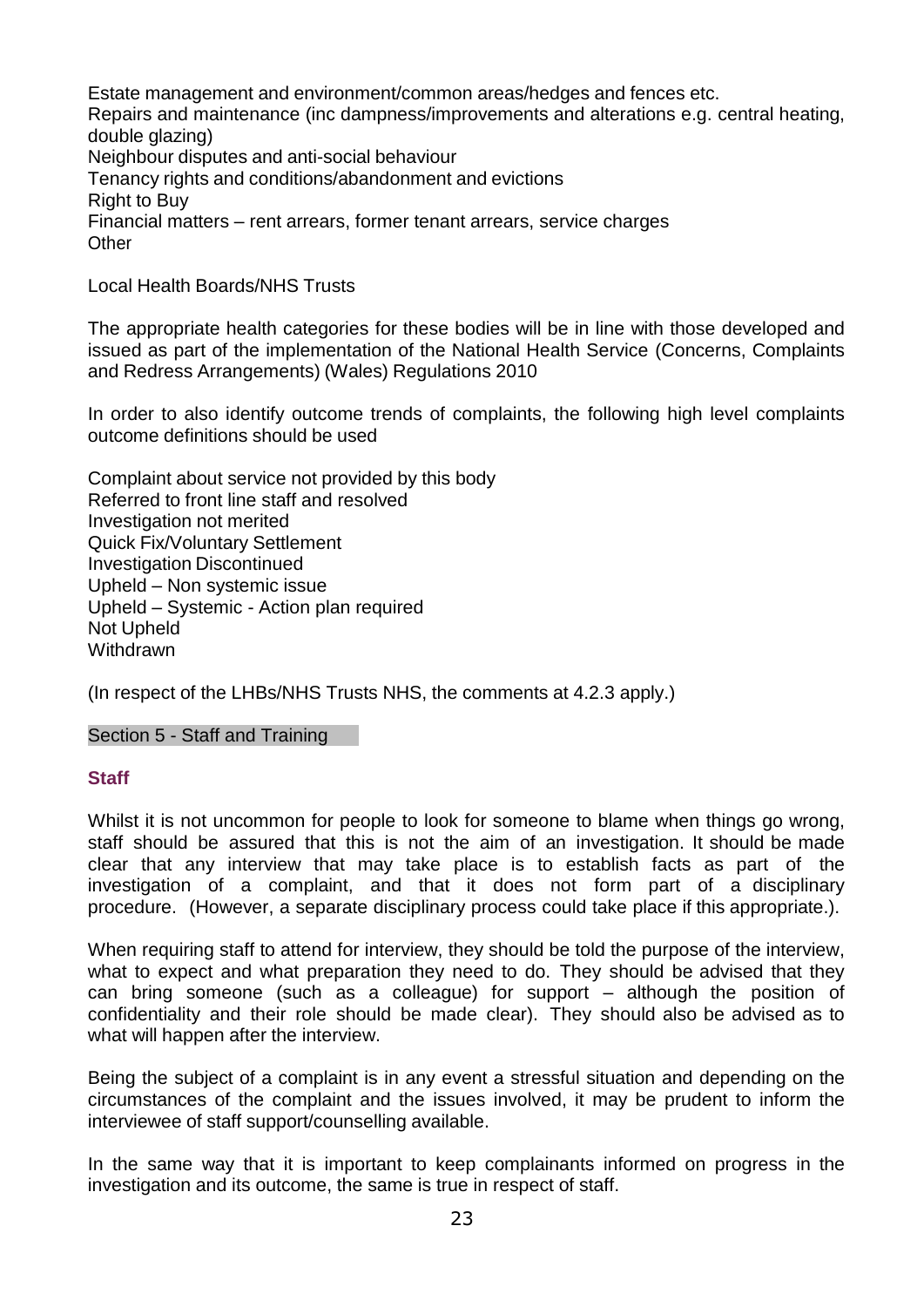As well as informing staff involved of the outcomes of complaints and any recommendations that arise, there should also be a means (staff newsletters, making the annual report available on the intranet) of disseminating to staff how the way they deal with complaints can contribute to better public services. The organisational culture should be that reporting a complaint and action taken is seen as a positive act in that it assists organisational learning. If many individuals (perhaps based in many different locations) deal with a similar type of problem without this information being shared with others, then what may be a deep-rooted systemic problem within the organisation may not emerge to the surface. If frontline staff inform the complainant of this (intended) action, it is likely to have a positive effect in terms of good customer relations.

## **Training**

The complaints function needs to be adequately resourced by appropriately trained staff.

The central complaints handler should undertake an assessment of the skills and competencies required by all those involved in the complaints process and ensure that there is an appropriate training strategy in place. (For the NHS in Wales, a skills and training needs assessment will be carried out as part of the implementation of the Regulations),

The central complaints handler should continually keep under review the number of skilled and trained officers within the organisation to conduct and prepare reports on investigations.

Those likely to be involved in conducting "sensitive" investigations will in all probability need additional "specialist" training.

Ultimately staff training is a matter for individual public service providers to determine. Public Services Management Wales (PSMW) is likely to provide training specifically targeted at public service provider complaint handlers. It is envisaged that the training will also include advice to central complaints handlers on how to train frontline staff on dealing with complaints/local resolution. However, public service providers may wish to arrange alternative suitable training.] [The Welsh Assembly Government will be making appropriate arrangements for training in the NHS in Wales as part of the implementation of the Regulations.].

However, general training should also be included in the induction programme of all in the organisation (this includes staff and Board/Cabinet members).

### **Unacceptable Actions by complainants**

The model policy recognises that some people may act out of character in times of trouble or distress. It should be borne in mind that there may have been upsetting or distressing circumstances leading up to a complaint. A complainant's behaviour should not be regarded as unacceptable just because they are forceful or determined. However, the actions of complainants who are angry, demanding or persistent may result in unreasonable demands on an organisation or unacceptable behaviour towards staff. It is these actions that are considered unacceptable. Organisations should therefore have in place an "unacceptable actions by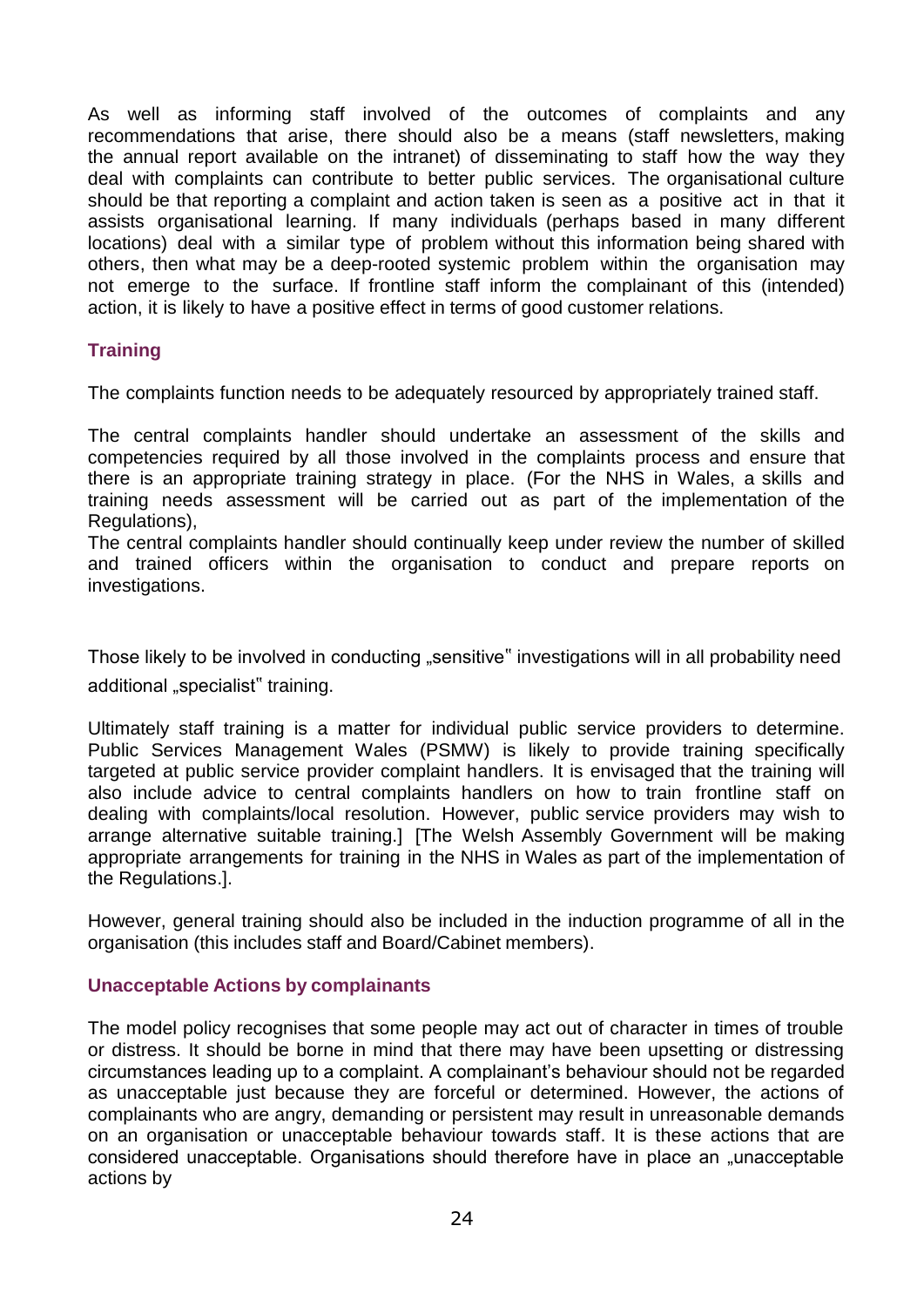complainants" policy and ensure that staff receive appropriate associated training. Organisations currently without such a policy are welcome to use the Public<br>Services Ombudsman for Wales's policy (available at www.ombudsman Ombudsman for Wales's policy (available at [www.ombudsman-](http://www.ombudsman-wales.org.uk/) [wales.org.uk\)](http://www.ombudsman-wales.org.uk/) as a basis for their own procedure.

\*\*\*\*\*\*\*\*\*\*\*\*\*\*\*\*\*\*\*\*\*\*\*\*\*\*\*\*\*\*\*\*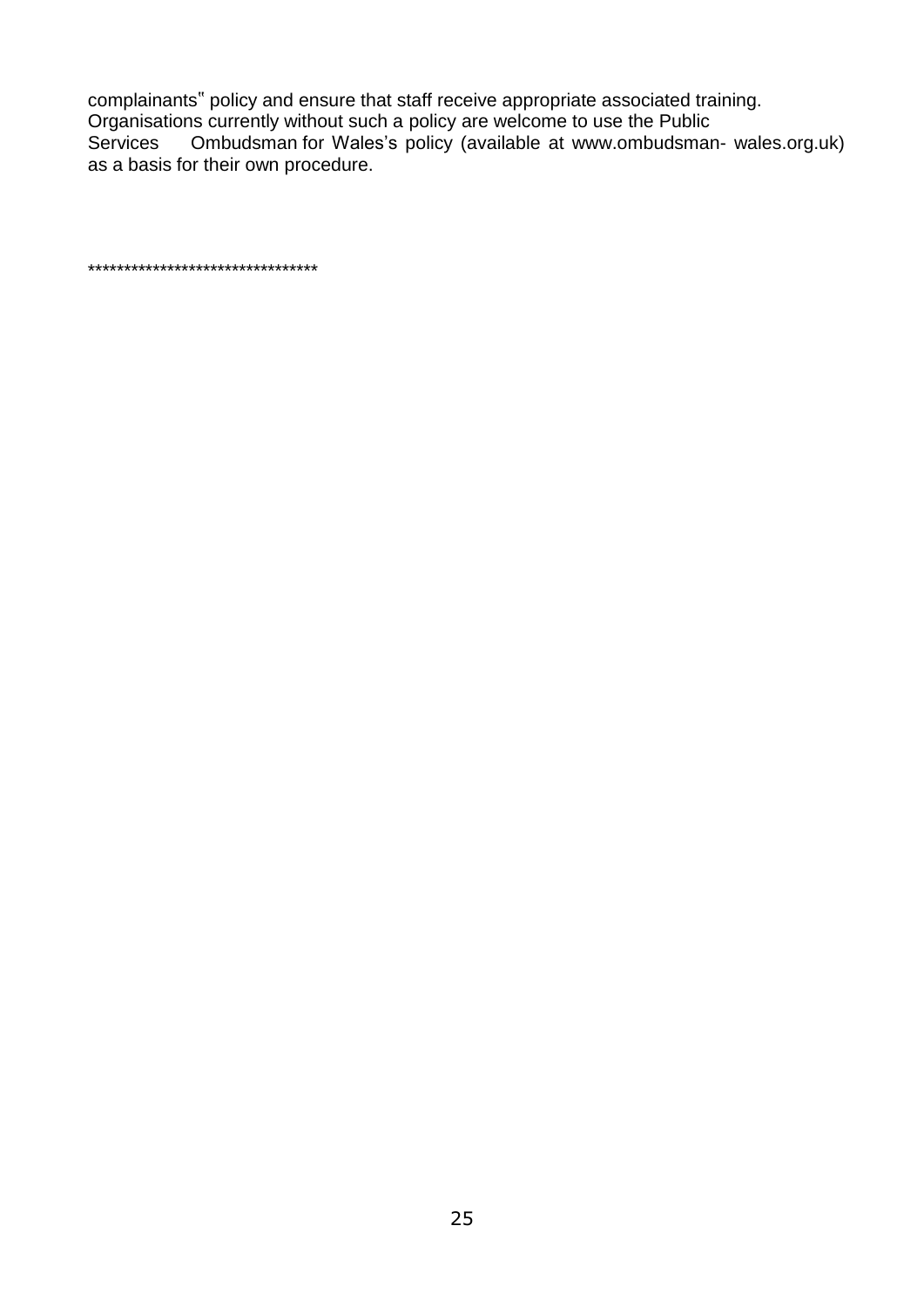List of organisations to whom the Model Concerns and Complaints Policy and Guidance Apply

Government of Wales

The Welsh Assembly Government The National Assembly for Wales Commission

Local government, fire and police

A local authority in Wales (this includes county/county borough councils\* and community councils)

A joint board the constituent authorities of which are all local authorities in Wales

A fire and rescue authority in Wales constituted by a scheme under section 2 of the Fire and Rescue Services Act 2004 (c. 21) or a scheme to which section 4 of that Act applies A police authority for a police area in Wales

**Environment** 

A National Park Authority for a National Park in Wales The Countryside Council for Wales The Environment Agency The Forestry Commissioners A regional flood defence committee for an area wholly or partly in Wales An internal drainage board for an internal drainage district wholly or partly in Wales

Health and social care

The Care Council for Wales

The Board of Community Health Councils in Wales A Local Health Board\*

An NHS trust managing a hospital or other establishment or facility in Wales\*

A Special Health Authority not discharging functions only or mainly in England A Community Health Council

An independent provider in Wales\*

A family health service provider in Wales\*

A person with functions conferred by regulations made under section 113(2) of the Health and Social Care (Community Health and Standards) Act 2003 (c. 43)\*

**Housing** 

A social landlord in Wales (this includes housing associations)